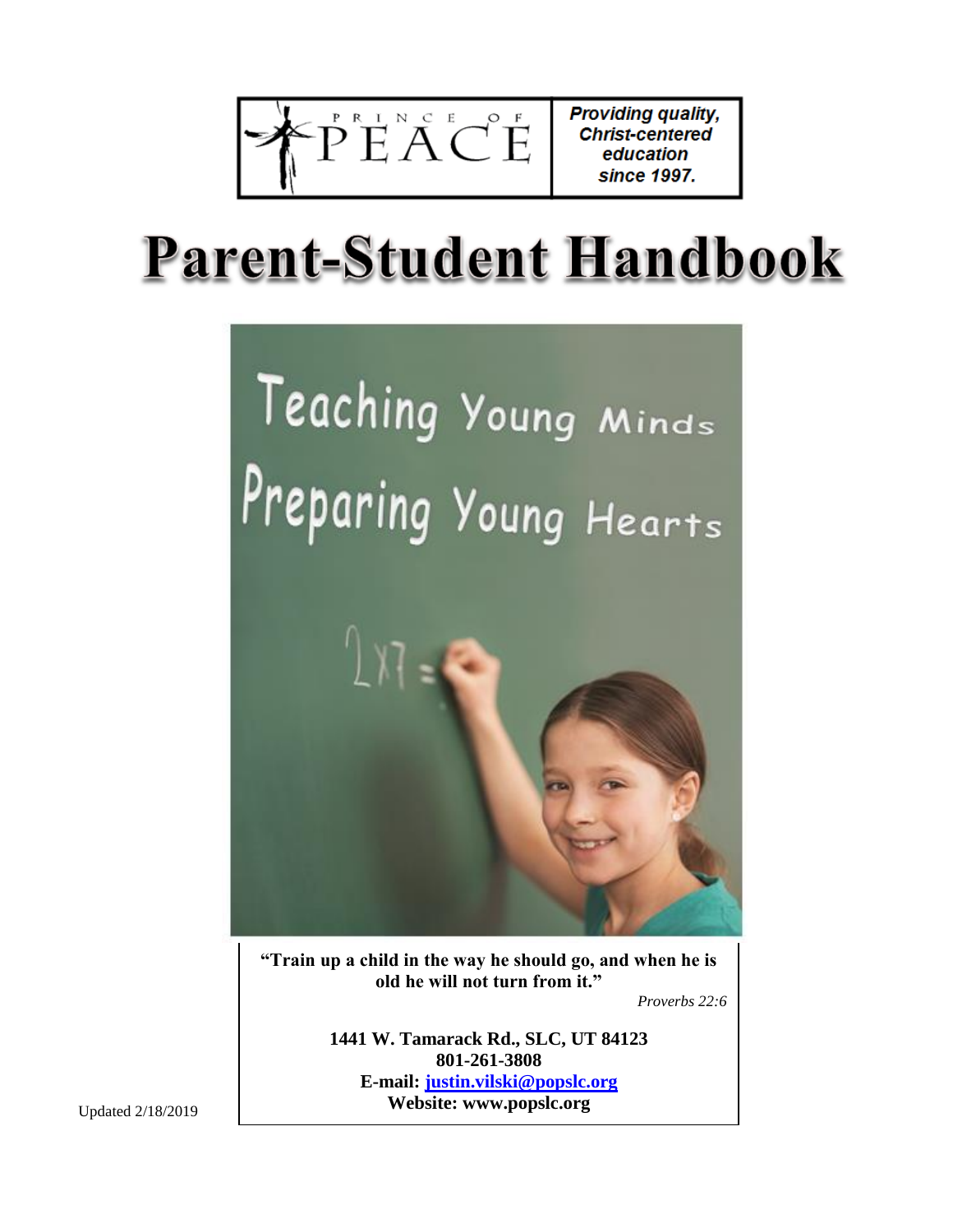# **Mission Statement**

**Prince of Peace Lutheran Elementary School exists to nurture its children and reach out to the community with a Christ-centered, quality education while assisting parents in spiritual, academic, social and physical training for their children.** 

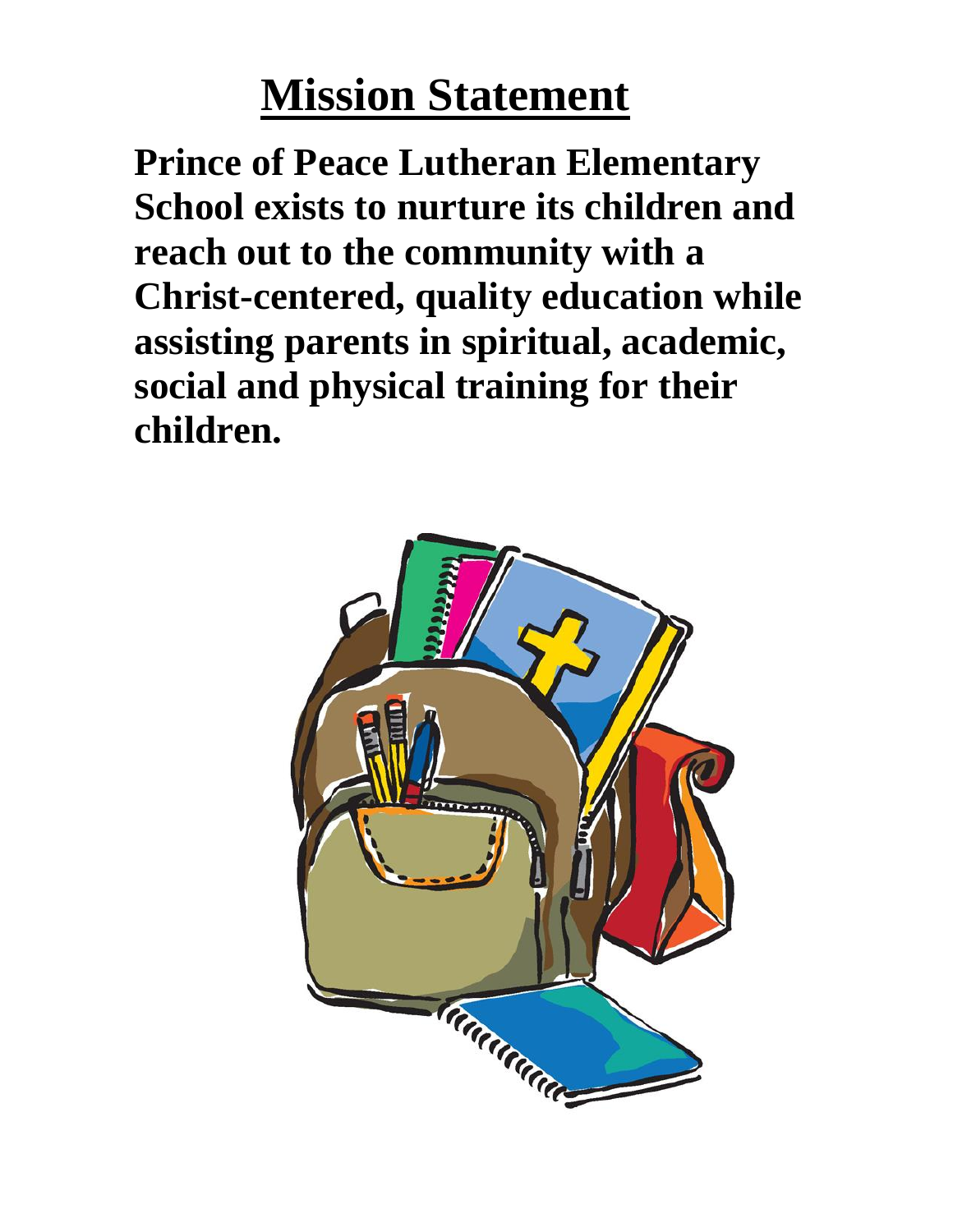# **Table of Contents**

[Philosophy](#page-3-0) [Purpose and Objectives](#page-4-0) [Administration and Control of Prince of Peace Lutheran School](#page-5-0) [Admission Policy](#page-5-1) [What Do We Expect Of Members?](#page-6-0) [Nondiscrimination](#page-7-0) [Tuition and Fees](#page-7-1) [Payment of Tuition and Fees](#page-7-2) [Automatic ACH Debit Transactions](#page-8-0) Delinquent Tuition Payments, School Year Carryover [Outstanding Tuition Balance, Withdrawing a Child from School](#page-9-0) [Refund of Tuition and Fees](#page-9-1) **[Tuition Assistance](#page-10-0)** Christian Parent Associatio[n](#page-10-0) [Enrollment after the First Day of School](#page-10-1) [Attendance](#page-10-2) [Tardiness/Absenteeism](#page-10-3) [Worship Opportunities](#page-11-0) [Christian Conduct and Discipline](#page-11-1) [First Aid / Emergencies](#page-12-0) **Medication Policy** [Dress Code](#page-13-0) School and Church Property **[Extracurriculars](#page-14-0) [Daily Routine](#page-14-1)** [Extended Care](#page-15-0) **Lunches** [Food Brought From Home](#page-15-1) [Communicable Diseases](#page-15-2) [Emergency School Closings](#page-17-0) **[Transportation](#page-17-1)** [Parking Lot Safety](#page-17-2) [Grades and Report Cards](#page-17-3) Parent - [Teacher Conferences](#page-17-4) [Standardized Testing](#page-17-5) Search and Seizure/Drugs/Weapons [Electronic Devices](#page-18-0) [Phone Usage](#page-18-1) [Curriculum \(Kindergarten -](#page-19-0) 8th Grade[\)](#page-19-0) [Specialized Educational Services](#page-19-1) [Teacher Assistants](#page-19-2) Singing for Worship Services [Immunization Requirements](#page-20-0) [Home/School Cooperation](#page-20-1) [Service](#page-21-0) Hour[s](#page-21-0) Contact Information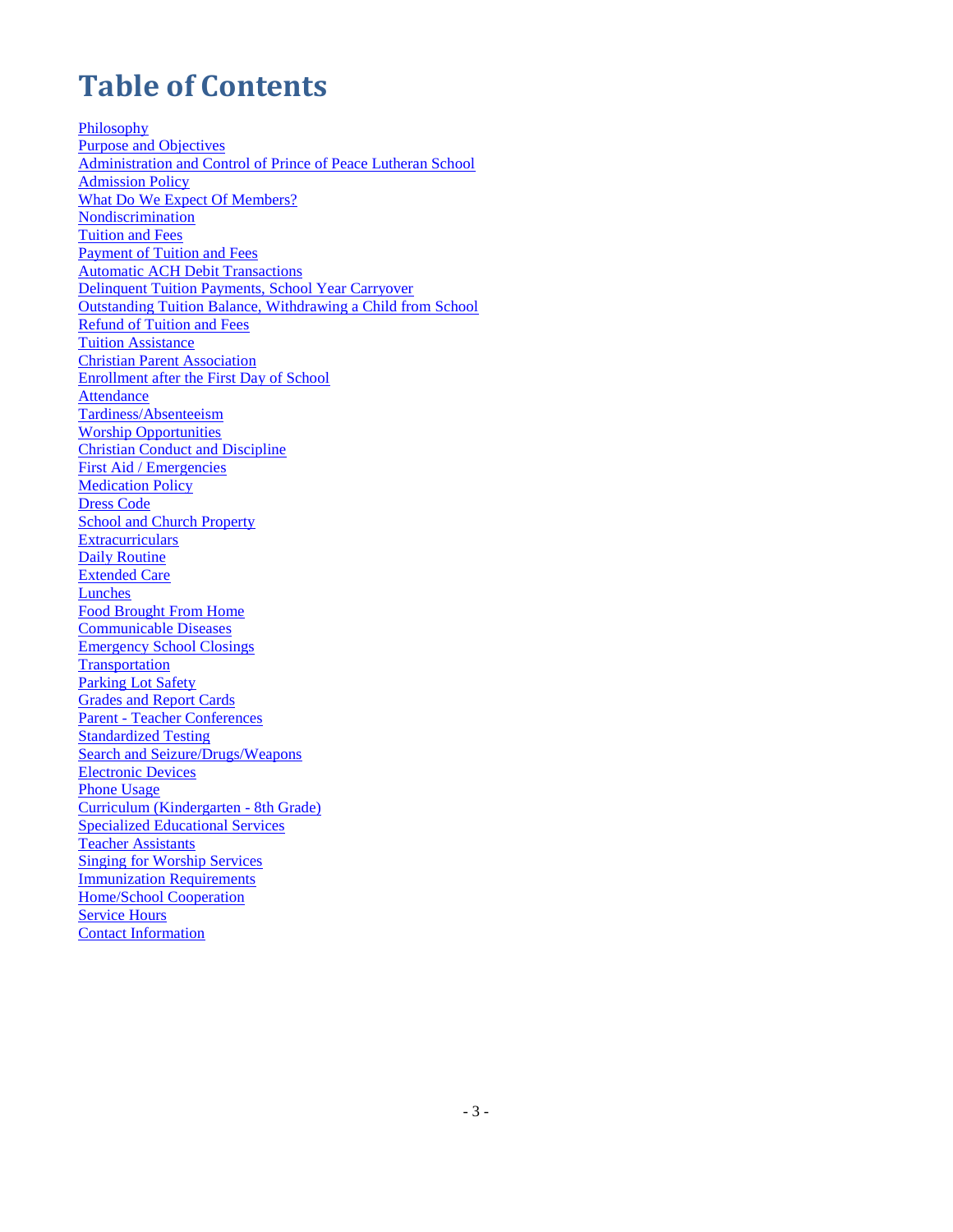# <span id="page-3-0"></span>**Philosophy**

Prince of Peace Lutheran School is founded upon these eternal truths as revealed in God's inerrant Word, the Holy Scriptures:

- 1. The LORD gave parents the primary responsibility for the Christian training of their children (Deuteronomy, Ephesians. 6:4).
- 2. The LORD also gave to His Church, and therefore to each Christian congregation the responsibility to train its children according to the Scriptures (Matthew 28:20; John 21:15-17; Ephesians 4:1l-12).
- 3. A congregation calls pastors and teachers to function in its midst as ministers of the Word of God (I Corinthians 12:28-29; Ephesians 4:11-12).
- 4. The Holy Scriptures are God's Word. As such, they are inspired, inerrant, infallible and supreme in all matters regarding conduct, discipline, curriculum, and all matters relating to the operation of Prince of Peace Lutheran School (II Peter 1:21; II Timothy 3:16; John 17:17; John 10:35; II Peter 3:13-18).
- 5. There is only one true God Father, Son, and Holy Spirit and He reveals Himself in the Holy Scriptures (I Timothy 2:5; Matthew 3:16-17; Matthew 28:19).
- 6. God created all things in six days and created man as the crown of His creation (Genesis 1; Psalm 8:3-8).
- 7 Man's fall into sin has corrupted the nature of every human being, making all people guilty of sin and, therefore, subject to damnation (Isaiah 64:6; Romans 3:9-19, 23; Romans 5:12-16; Romans. 6:23).
- 8. God through His grace, love and mercy sent His only Son, Jesus Christ, our Savior, to keep God's Law in our stead and to suffer and die to pay for all sins of all people (John 3:16; Romans 5:6-8*;* I John 2:2).
- 9. All who believe, through the work of the Holy Spirit, that Jesus is their Savior receive forgiveness of sins, life, and salvation (Romans 5:1*;* Romans 8:1; Titus 3:4-7).
- 10. As a believer in Jesus, a Christian will strive to show his or her love to God by using his or her God-given gifts and talents to help spread the Word of God. Each will also help his or her fellow Christians and all people in every way that is consistent with God's Word (Matthew 28:19; Matthew 25:31-46; Psalm 51:10-13; II Corinthians 5:14-15).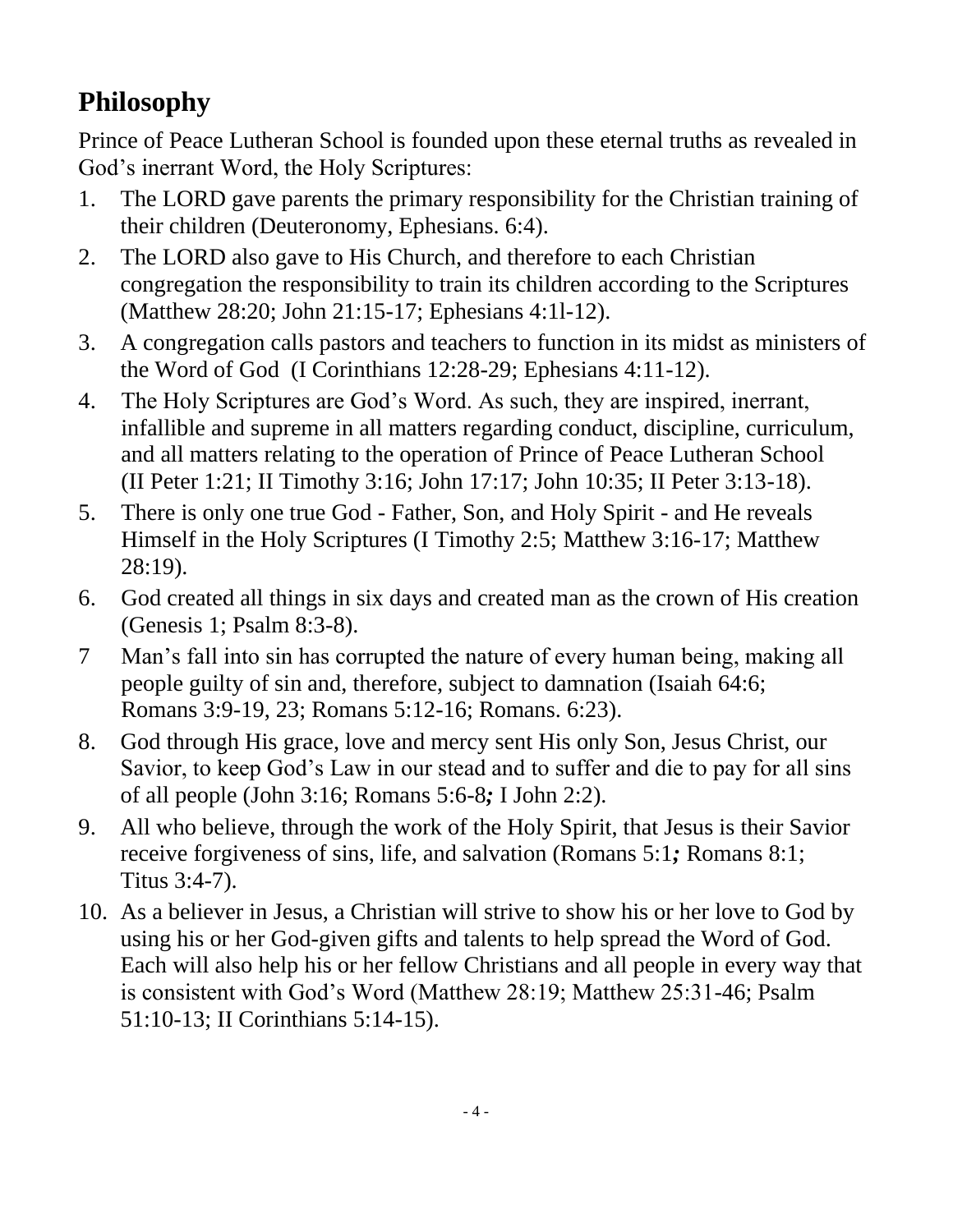**These eternal truths** are the foundation of Prince of Peace congregation and Lutheran elementary school, its curriculum, its discipline, and all of its activities. Through its school and other educational programs, Prince of Peace Lutheran Church strives to provide faithfully for the eternal welfare of each child and to guide that child in the maximum development of the spiritual, physical and mental abilities given by God.

# <span id="page-4-0"></span>**Purpose and Objectives**

If our lives are to focus on Jesus, if all we do is to glorify and serve our Lord, if we want to prepare our children to live such lives, then Prince of Peace Lutheran School must help to accomplish the purpose of helping children fear and love the Lord. This is done as the school strives to achieve the following objectives:

- 1. To provide systematic and thorough instruction in God's Word;
- 2. To teach all secular subjects in the light of God's Word;
- 3. To strive for academic excellence in the teaching of the basic elementary and junior high school curriculum;
- 4. To provide children with a Christian school community, a place in which words and actions reflect a belief in God's love for all people;
- 5. To give pupils a daily opportunity to live their faith through fellowship;
- 6. To provide a rich devotional life centered in God's Word;
- 7. To support Christian parenthood and home life, which are the bases of human society;
- 8. To teach the children to use their time, talents and treasures to glorify God in a life of faithful service;
- 9. To encourage pupils to live as obedient citizens of their country;
- 10. To honor the legal rights of both parents and students;
- 11. To strengthen the congregation and the Church-at-large through the training of their future members;
- 12. To teach and encourage children to be faithful witnesses for Christ; and
- 13. To encourage young Christians to enter the teaching or preaching ministry.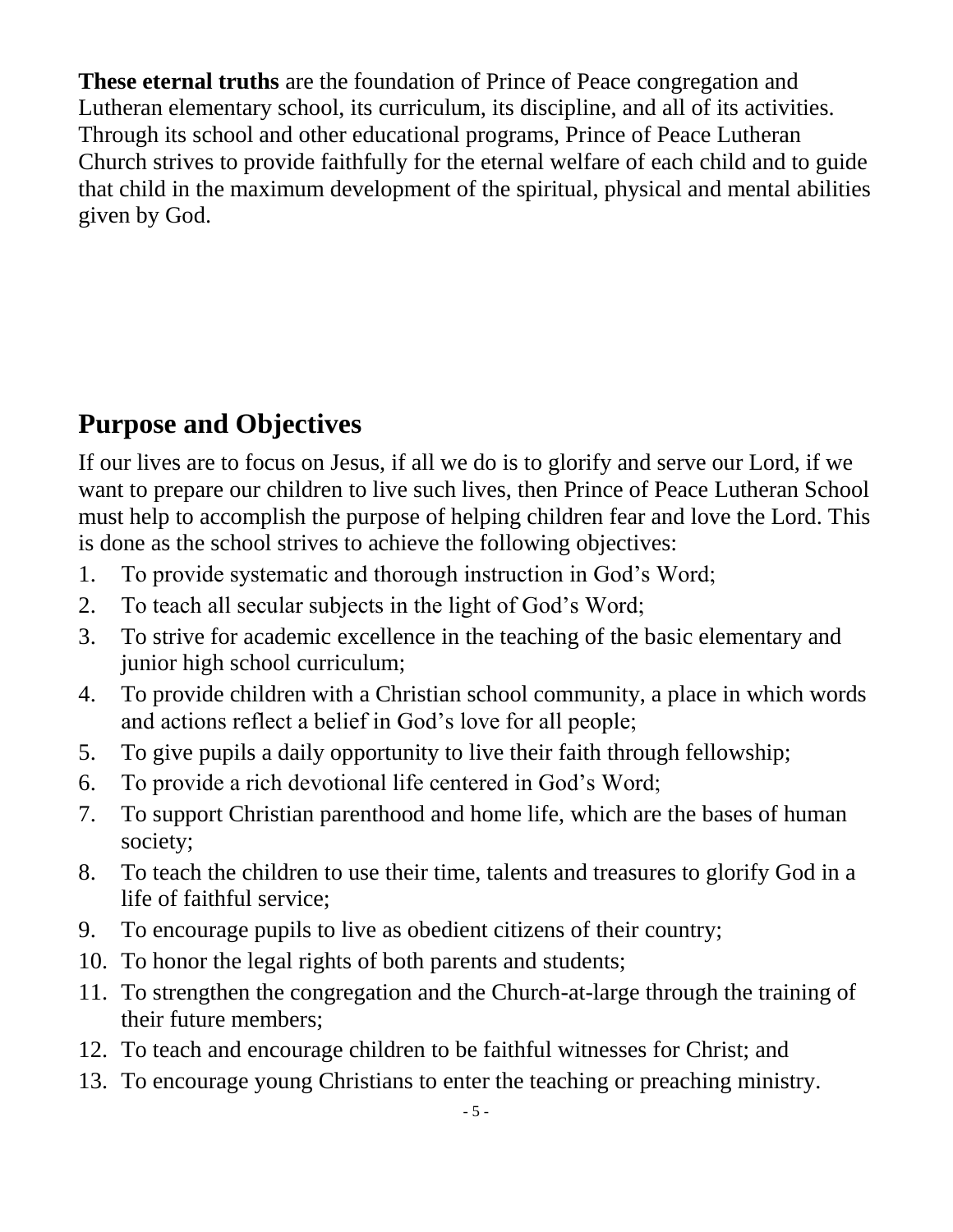#### <span id="page-5-0"></span>**Administration and Control of Prince of Peace Lutheran School**

Prince of Peace Evangelical Lutheran School is an integral part of Prince of Peace Evangelical Lutheran Church. Final authority for all decisions of property and policy are vested in the voters of Prince of Peace Evangelical Lutheran Church. The affairs of the school are administered by the School Board, which consists of our Pastor(s), our school's Principal, the congregation President and Vice-President and all voting members of Prince of Peace Evangelical Lutheran Church elected to serve on the School Board.

Parents having questions with regard to the established policies or their implementation may bring such questions to the School Board through the Principal, Pastor(s), or another board member.

## <span id="page-5-1"></span>**Admission Policy**

Prince of Peace Lutheran School is maintained primarily for the benefit of the children of the congregation and other Wisconsin Evangelical Lutheran Synod (WELS) / Evangelical Lutheran Synod (ELS) congregations. Parents not members of Prince of Peace Lutheran Church or another WELS/ELS congregation that wish to enroll/reenroll their children in the school have the following guidelines:

- 1. Non-WELS/ELS parents or legal guardian may submit an application at any time. The application will be approved by the school principal.
- 2. Our acceptance of the application for a non-WELS/ELS child does not mean the child has been admitted to our school. Non-WELS/ELS enrollment is currently limited to 35% of the total enrollment. Enrollment from families in which no parent or legal guardian is either a member or a prospective member of a WELS/ELS congregation shall not exceed 5% of total enrollment. The Board has discretion to exceed these limits. Total enrollment itself is limited. Certain grade levels may also be closed to non-members due to existing enrollment demographics.
- 3. Non- WELS/ELS parents or legal guardians will be asked to schedule at least one consultation with our principal, School Board member, and pastor (if possible) prior to enrolling their children in our school to ensure that they fully understand the purpose of our school and goals of its instruction.
- 4. **Non-WELS/ELS parents or legal guardians are required to meet with one of the pastors. The purpose of this meeting is to ensure that all parents**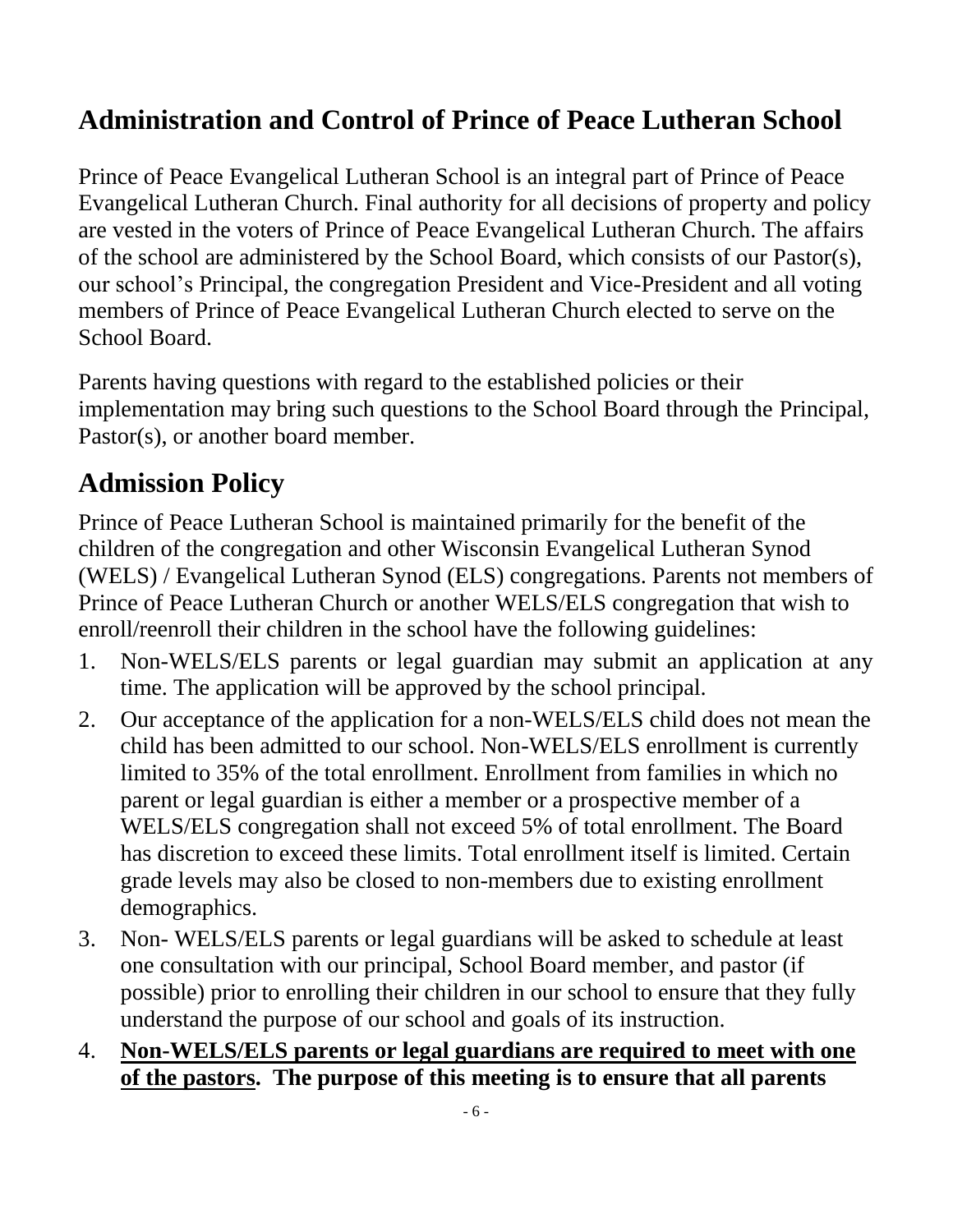**understand the religious training their child will receive at Prince of Peace Lutheran School. All non-WELS/ELS parents, regardless of how long their child has attended our school, are required to complete this meeting. Expect one of the pastors to contact you to set up a time to meet.** 

- 5. All children enrolled in our school are expected to fully participate in the total curriculum of the school. This includes all religious instruction, memorization of Bible passages and hymn verses, and participation in school singing events. Parents are expected to reinforce, at home, the religious training received at school.
- 6. Enrollment status may be revoked at any time (at the discretion of the School Board) for any of the following reasons:
	- a. The child's record of performance, conduct or behavior is deemed unacceptable;
	- b. The parent/legal guardian's record of compliance with school policies or cooperation with school staff is deemed unacceptable;
	- c. Parents/legal guardians have tuition or other fee payments which are significantly overdue.
- 7. When enrollment is limited for any reason, priority in admissions will be given as follows:
	- a. Children of Prince of Peace members
	- b. Children of members of other WELS/ELS congregations
	- c. All others

A child must be 5 years old by September  $1<sup>st</sup>$  to be enrolled in Kindergarten.

# <span id="page-6-0"></span>**What Do We Expect Of Members?**

What expectations do we have of parents who are members of Prince of Peace Lutheran Church?

We have the same expectations as our Lord has, as described in the Bible.

- Regularly hear God's Word and worship Him. Thus, we will participate weekly in worship services, Bible Class, and Sunday School unless illness or unavoidable circumstances prevent it.
- Grow in the knowledge of God and His Word. Thus, we will study our Bible at home and use Bible study opportunities at church.
- Frequently and regularly partake of the Lord's Supper.
- Be a faithful manager of the time, talents, and money the Lord has entrusted to each of us. Thus, we will actively participate in the work and activities of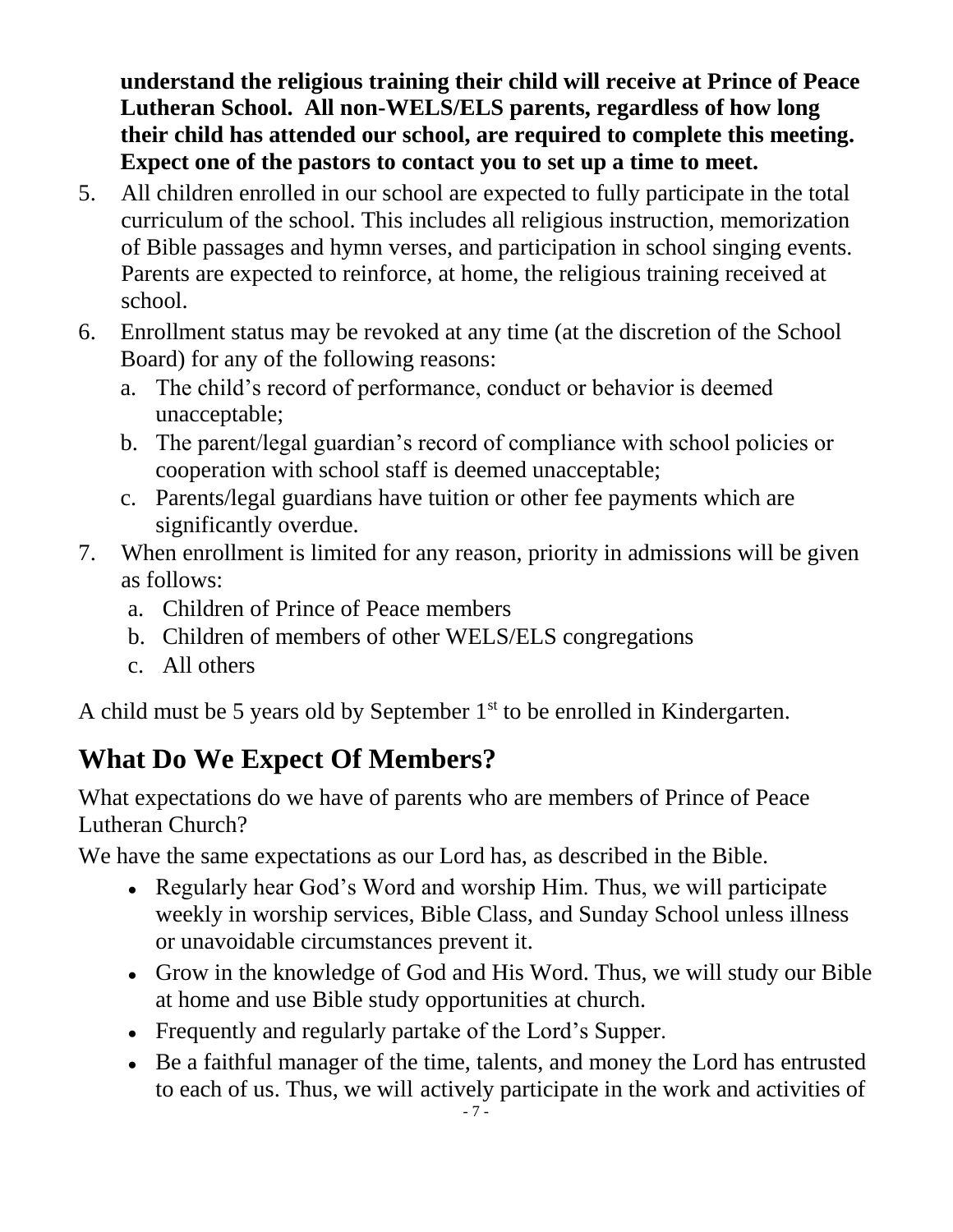our congregation. We will regularly bring offerings for the Lord's work that are proportionate to our income and that show He is first in our life.

#### <span id="page-7-0"></span>**Nondiscrimination**

Prince of Peace Evangelical Lutheran School admits students of any sex, race, color, national and ethnic origin to all the rights and privileges, programs, and activities generally accorded or made available to students at the school. It does not discriminate on the basis of sex, race, color, national or ethnic origin in administration of educational policies, admission policies, and athletic and other school administered programs.

#### <span id="page-7-1"></span>**Tuition and Fees**

Prince of Peace Evangelical Lutheran Church is dedicated to Christian education. Therefore, a substantial portion of the cost of operating the school is subsidized by the offerings of the congregation. In this way, Prince of Peace Evangelical Lutheran Church shares the cost of attending the school with the parents of our students.

Yearly school tuition and fee information is available online, as well on a separate sheet within the school information packet. If additional information is needed, please contact a school board member, the Principal, or school office.

Registration, book, and tuition fees are reviewed by the School Board on an annual basis. Any changes to the tuition schedule are brought before the Voters' Assembly for its approval each year.

Member tuition rates are available only to families who are members at the start of the school year. The School Board will make all final decisions regarding the payment category under which individual families fall.

<span id="page-7-2"></span>**Note:** *Registration and Book Portion of Tuition are non-refundable. Exceptions may be made in extreme situations at the discretion of the School Board.*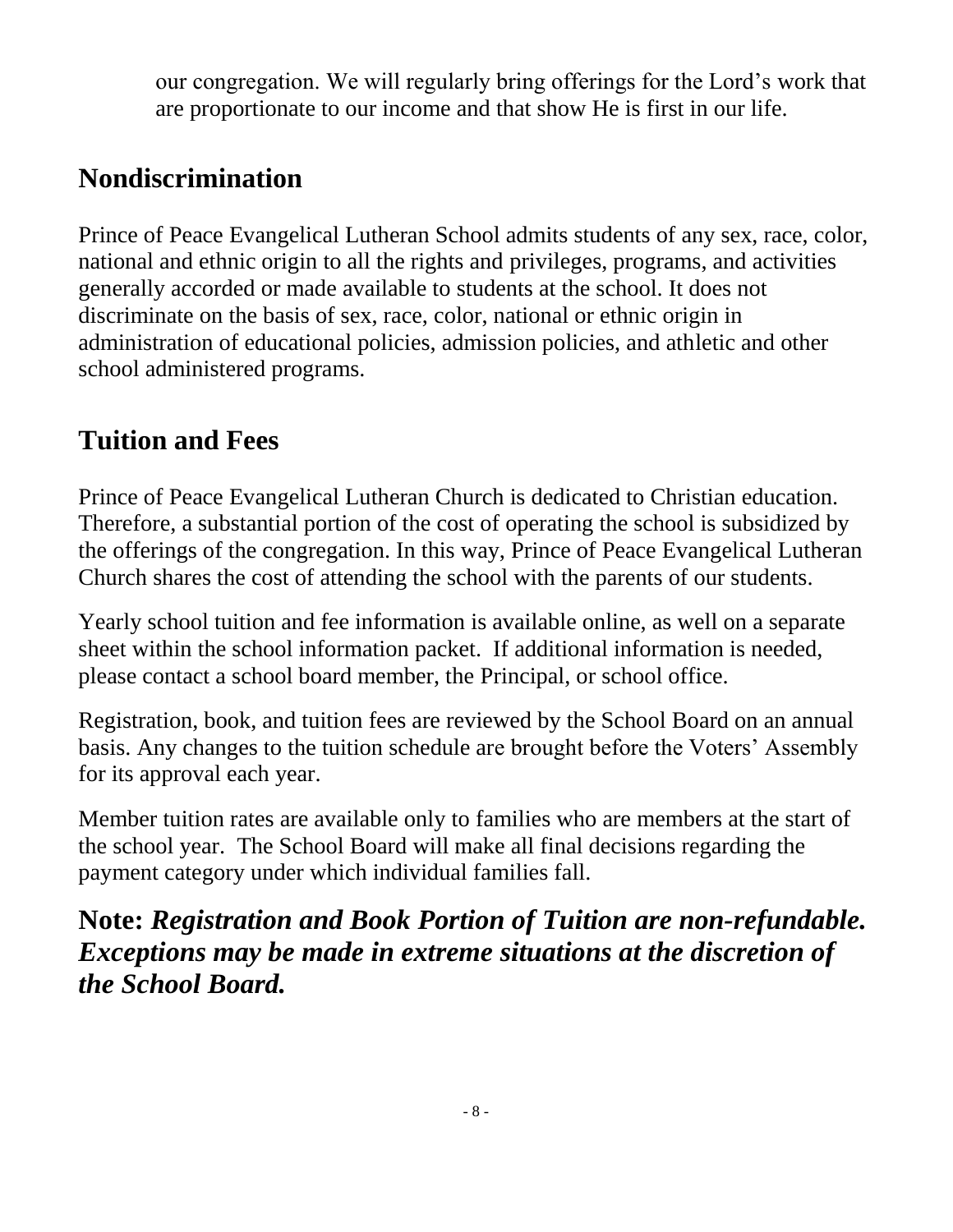#### **Payment of Tuition and Fees**

*Prince of Peace requires that all families use our automated withdrawal program for regular monthly charges. It not only saves you the hassle of having to regularly turn in tuition payments, but it also saves our office staff hours of work processing those payments. Please be assured that no one will have access to your account or information regarding your account except the office staff that will process the fees according to the agreement below. All caregivers who enroll their child before the first day of school have the option of 9, 10, 11, or 12 month payment plans. Our Policy states:*

The undersigned parent(s)/Legal guardian(s) hereby authorize Prince of Peace Evangelical Lutheran Church and School (hereinafter Prince of Peace) to initiate Automated Clearing House (ACH) electronic transfers, in accordance with Utah State and United States Federal law, by the method indicated below for payment of monies due and owing to Prince of Peace, including, but not limited to: 1. Day School and Preschool tuition and fees 2. Extended care payments (amount may vary month-to-month). Such electronic transfers will automatically be initiated by Prince of Peace pursuant to the terms of this Authorization Agreement.

This authorization is to remain in full force and effect until all payments (tuition, fees, extended care, etc.) for the school year have been made; a replacement Authorization Agreement has been executed; or Prince of Peace has received written notification by the undersigned to terminate the Authorization Agreement in such a time and in such a manner as to afford Prince of Peace and the depository institution a reasonable opportunity to act upon the written termination notification.

\*Please see the school secretary for a separate form if you will be having funds drawn from more than one person's account, as in the case of a separation etc.

#### <span id="page-8-0"></span>**Automatic ACH Debit Transactions**

The undersigned parent(s)/Legal guardian(s)\* authorize Prince of Peace to initiate ACH debit entries to the indicated checking account or savings account at the depository financial institution named below. The undersigned understand if there are insufficient funds in the specified account, the undersigned will be charged all applicable insufficient fund fees. In the case of insufficient funds, the undersigned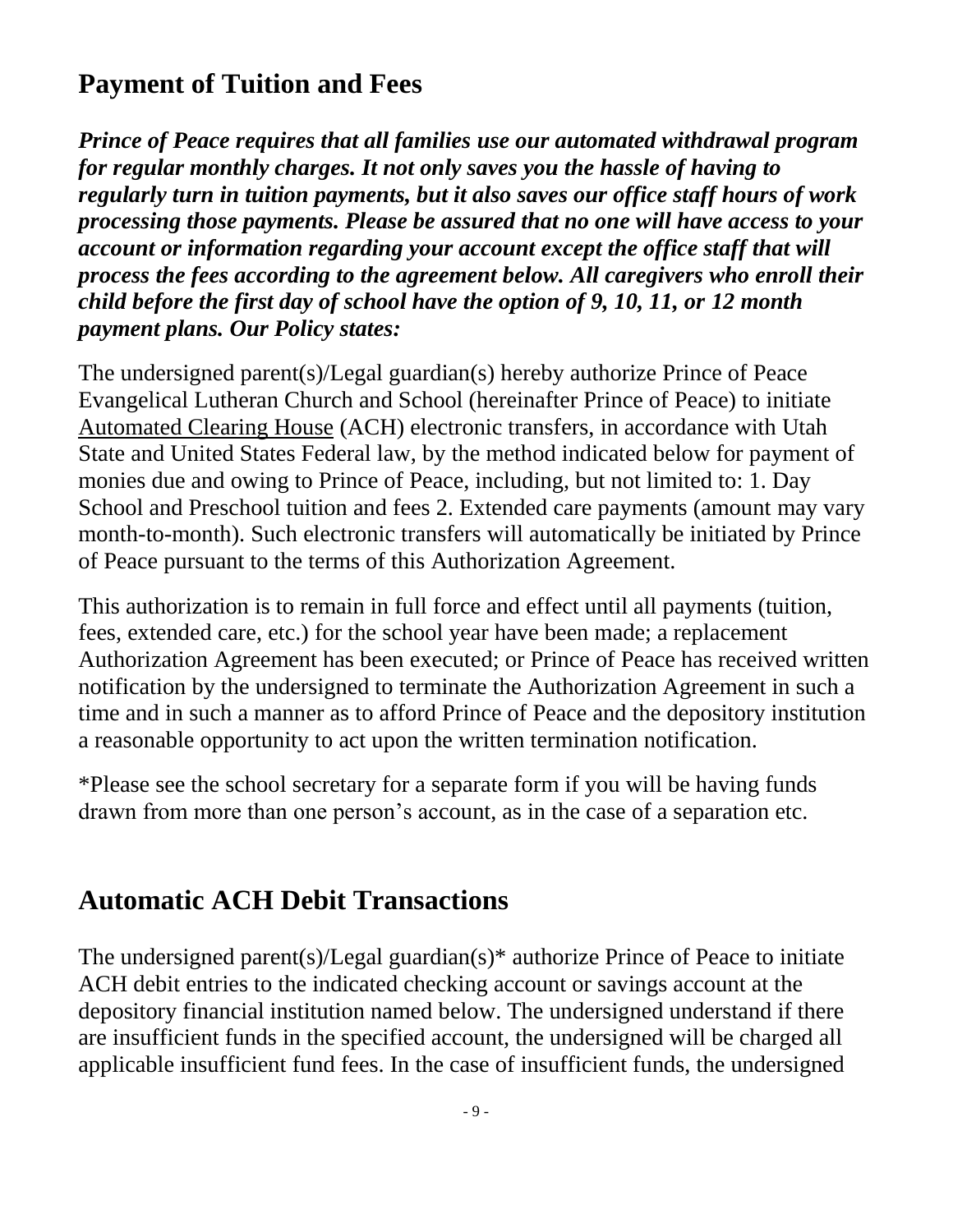understand that they will be required to make payment in full (plus applicable insufficient fund fees) by cash, cashier's check, or money order within three business days of notification from Prince of Peace. Failure to make such cash payment will result in the immediate out-of-school suspension of the student(s) for whom the payments are late. This out-of-school suspension shall last until good funds are received for all outstanding payments: **A voided check or savings deposit slip must be attached.**

\*Please see the school secretary for a separate form of you will be having funds drawn from more than one person's account, as in the case of a separation etc.

#### **Delinquent Tuition Payments, School Year Carryover**

If you wish to enroll your son or daughter in school, all tuition/fees/other payments (i.e. Extended Care, etc.) from the previous school year must be paid in full. If this is not possible due to certain circumstances, you must meet with the School Board prior to the beginning of the school year to discuss the best method for paying any outstanding balance.

#### <span id="page-9-0"></span>**Outstanding Tuition Balance, Withdrawing a Child from School**

We understand that there are situations that may arise when you are required to withdraw your son or daughter from school. If a balance on your tuition/fees/other payments is owed or past due, we request you fulfill all payments within two weeks of withdrawal. Arrangements must be made, otherwise, with the School Board Chairman, who will bring any requests to the School Board. If prompt payment is not received, the School Board reserves the right to pursue legal means to recover any outstanding balance. Transcripts and all school records are withheld until good funds are received.

<span id="page-9-1"></span>A two-week written notice of withdrawal must be given to the Principal, secretary, or school board chairman.

#### **Refund of Tuition and Fees**

A family who decides to withdraw their child(ren) from school during the school year should inform the principal and the school office as soon as the decision is made. We require a two-week notice in writing given to the principal or school office. The school office will inform the family if any refund of tuition is warranted,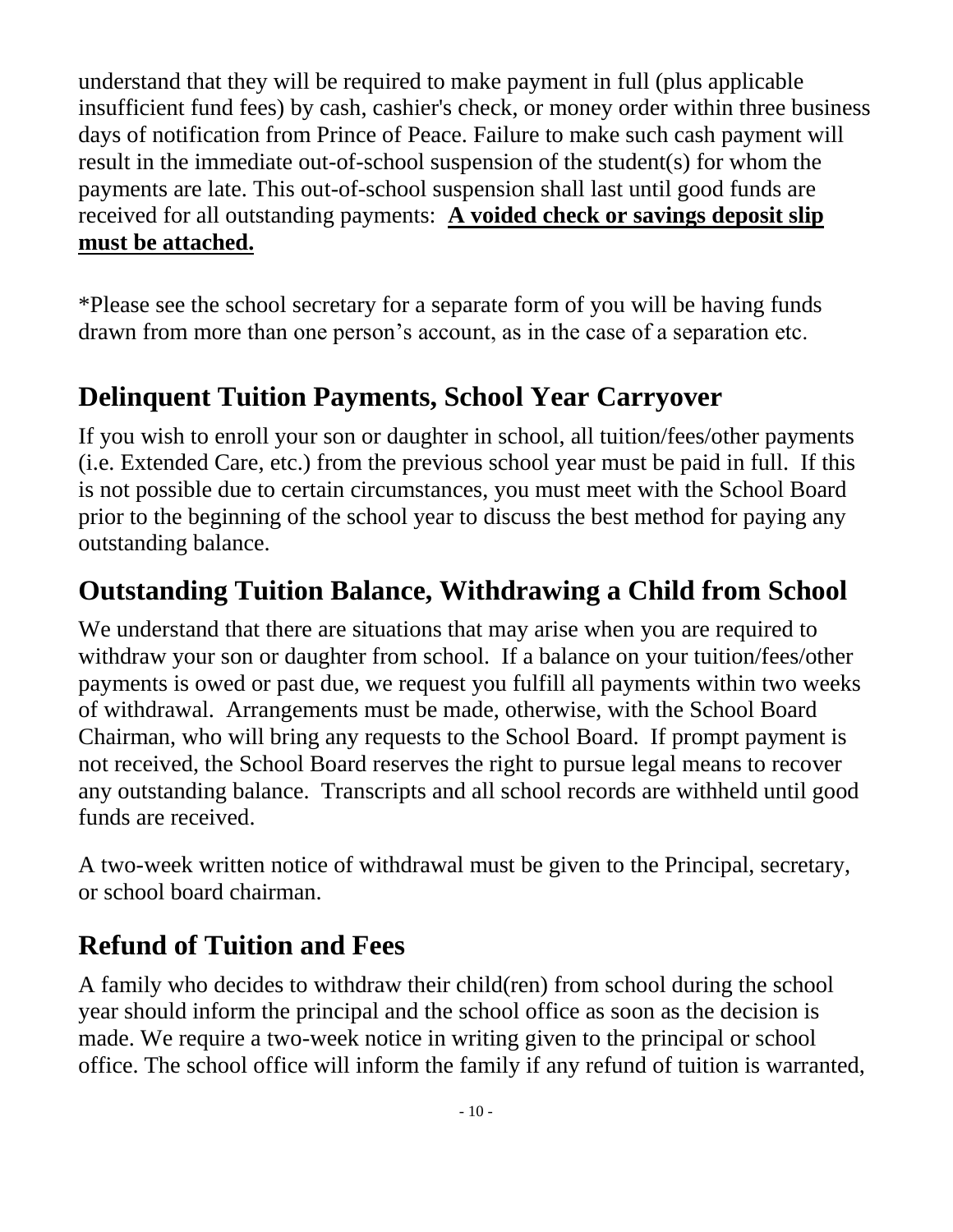or if there are any outstanding payments (tuition, fees, extended care, etc.) to be paid. Tuition is refundable on a prorated basis based on the number of school days the child has been enrolled. All tuition is refundable if withdrawal occurs prior to the first day of class. **Registration and Book Portion of Tuition are not refundable**.

## **Christian Parent Association**

All families attending Prince of Peace are a part of our Christian Parent Association (CPA.) Caregivers and faculty use this Association to help plan school events, hold educational assemblies, and discuss items concerning the school. There is a one-time annual CPA fee for each student in our school. Every student in our school pays \$25.00 to the CPA. The school uses these monies to host events, purchase gifts for the children at Christmas, go on field trips, and in various other ways to assist the children in the educational experience at PoP.

#### <span id="page-10-0"></span>**Tuition Assistance**

Our school currently utilizes FACTS for tuition assistance applications for children in grades K-8. The deadline to apply is April 15, 2019, for the 2019-2020 school year. Please see the Principal for more information.

## <span id="page-10-1"></span>**Enrollment after the First Day of School**

A family enrolling their child(ren) into the school after the first day of school will have their tuition figured on a prorated basis based on the number of school days remaining in that school year. The registration and book portion of tuition are pro-rated to ½ a year. Any late enrollment in Semester I will default to the full amount while any enrollment in Semester II will result in ½ the amount. **The Book Portion of Tuition is non-refundable**.

#### <span id="page-10-2"></span>**Attendance**

Children are expected to attend classes on a regular basis in accordance with state law.

<span id="page-10-3"></span>Parents shall explain their child's absence in a phone call, text or email to the teacher or school office before the school day begins. If a child is absent for more than three consecutive days because of illness, parents may be asked to provide a doctor's excuse.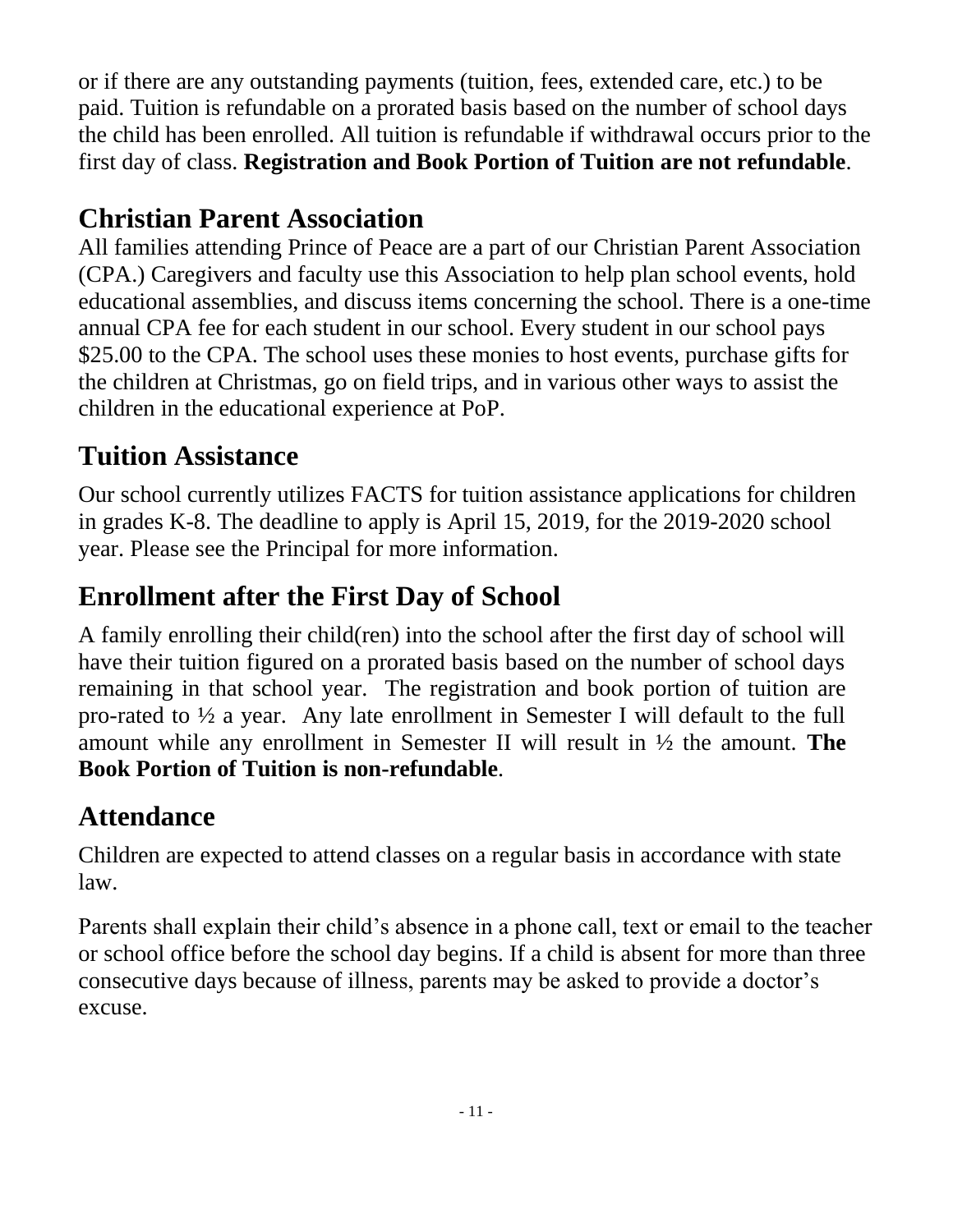#### **Tardiness/Absenteeism**

Students in **preschool-8th grade** are expected to arrive by 8:25AM. A student shall be considered tardy if he arrives between 8:31AM and 9:30AM. A student who arrives after 9:30AM shall be considered absent. The principal reserves the right to grant exceptions in rare situations. Tardies will not typically be assessed on students arriving late on bad weather days.

Arriving late to school is inevitable but it is also avoidable. Caregivers should understand that when your child arrives late, the teaching is interrupted. There are educational, curricular, and social activities your child misses by showing up late. Please do everything in your power to get your students to school on time. You are teaching them that punctuality is important. Caregivers who continuously allow their student to arrive late will be contacted by the principal. If the tardiness continues, the matter will be taken to the School Board for further review and possible action.

# <span id="page-11-0"></span>**Worship Opportunities**

All school families, whether members at Prince of Peace or not, are encouraged and invited to participate in our weekly church services. Prince of Peace Lutheran Church currently offers services on Thursdays at 6:30PM and Sundays at 8:00AM or 10:45AM. We also offer Sunday School, which consists of Bible lessons and activities, every Sunday at 9:30AM.

In addition to daily classroom devotions, the students at Prince of Peace Lutheran School attend a school chapel service each Friday at 8:35AM. At that service, a special free-will mission offering is collected from all of the children for spreading the gospel of our Lord Jesus Christ. Parents are very welcome to attend any Friday morning chapel service.

Prince of Peace offers various other worship opportunities throughout the year- i.e. Vacation Bible School, Christian Presentations/Speakers, Marriage Retreats, etc. School families are welcome to attend these events. Information regarding worship opportunities is usually sent out via e-mail or can be found on various tables at the entryway of school.

# <span id="page-11-1"></span>**Christian Conduct and Discipline**

As children of God, we are not merely to "listen to the Word," we must "do what it says." Therefore, students are expected to conduct themselves in a manner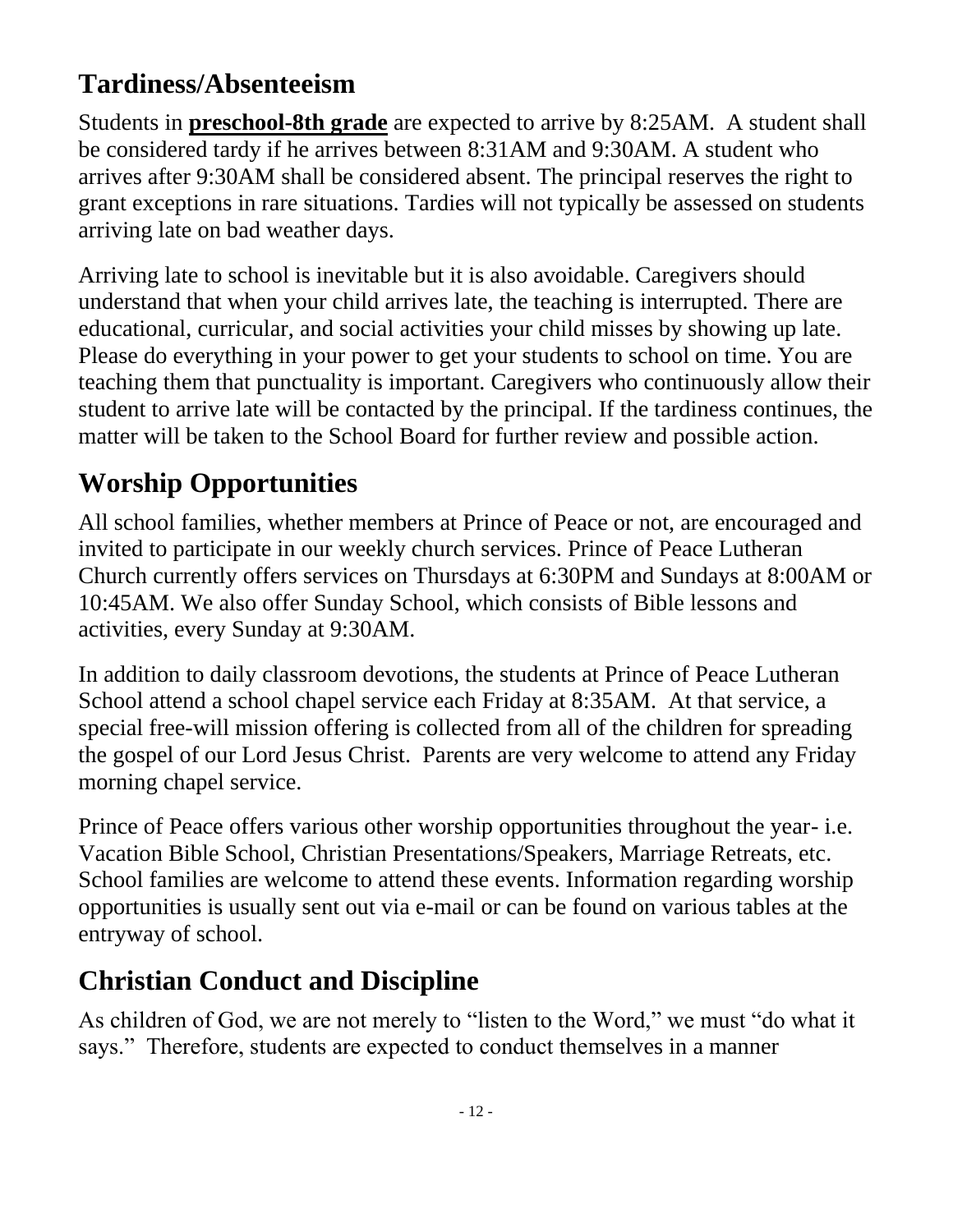consistent with God's Word and will. We do this out of love and respect for our God who so graciously shows us his grace each and every day.

Students are expected to show consideration for their fellow students in their work and play. They are to show respect toward faculty, parents, and all adults according to the Fourth Commandment.

Motivated by Jesus' forgiving love and guided by His holy life, we will strive to develop self-discipline and responsibility in our children.

Certain rules are necessary to maintain order and provide a learning atmosphere. It is understood that parents will not excuse their children from conforming to any of the rules of the school. Students who fail to conduct themselves in a prescribed manner (for example: by showing disrespect, fighting, stealing, or using offensive language), in spite of evangelical admonition, may be written up in an incident report, be detained after school hours, be suspended or be expelled.

Suspension means that the student's enrollment is in question and the student is not permitted to return to classes until the Principal has spoken with the parents. Expulsion means that, after a consultation with the parents and Principal, the School Board has determined that a child's enrollment has been forfeited as a result of the parent or child's actions.

Parents who have a concern about the administration of discipline should speak first with the teacher. The second step in resolving a concern is to speak with the Principal. If needed, the third step is to address your concerns to the School Board chairman.

We are confident that the Word of God will guide us into loving, peaceful, and proper solutions where there may be differences.

#### <span id="page-12-0"></span>**First Aid / Emergencies**

First aid will be administered by staff members for minor injuries which may occur on the playground, at athletic practices, at extracurricular events, on field trips, or in the classroom. An incident report will be filled in by the supervising teacher/coach and a copy will be given to you upon your signature.

If a serious injury occurs, the parent or guardian will be notified. If it appears that the child needs immediate medical attention, the fire department paramedics will be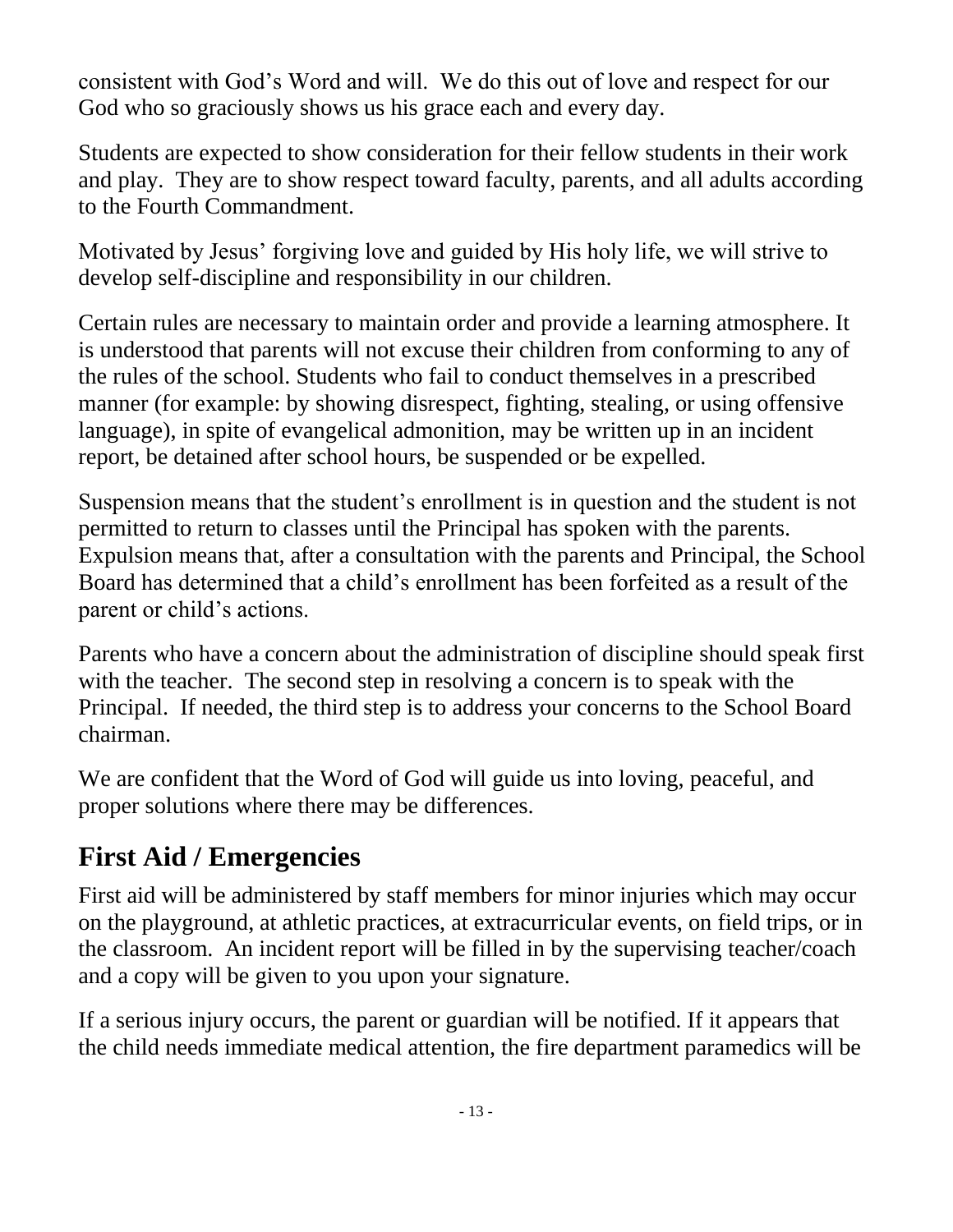called. In the event that emergency medical treatment is necessary, the parent or guardian assumes all responsibility for payment of such treatment.

# **Medication Policy**

When a child must take medication (prescription or over-the-counter) during school hours, the school must have formal written requests on file. A school **Medication Request Form** must be submitted in advance, indicating the dosage, time etc. the child will be taking medication.

**All medication must be hand delivered to the school staff by a parent** or other responsible adult. Students are **NOT** allowed to carry medications to and from school or have medications in their locker or on their person. (This **includes** asthma inhalers and epi-pens.) Children are still allowed to self-medicate with inhalers, but for the safety of other students the inhalers will be kept in a secure location. Prescription medication must be kept in the original container. We will only administer medication that is dated, labeled, accompanied by a filled-out and signed medication form.

All teachers and the secretary have keys to the medication storage box in case of an emergency.

# <span id="page-13-0"></span>**Dress Code**

"Do you not know that your body is a temple of the Holy Spirit, who is in you, whom you have received from God? You are not your own; you were bought with a price. Therefore honor God with your body." 1 Corinthians 6:19, 20

As sanctified Christians, our students are expected to be neat and clean in their appearance. One who views his body as the temple of the Holy Spirit will dress and groom himself accordingly. More comprehensive uniform guidelines are posted on our website.

The school uniform is integral to the maintenance of the school's high standards and expectations regarding student achievement and behavior. Parents are expected to support the school uniform policy.

The wearing of the school uniform: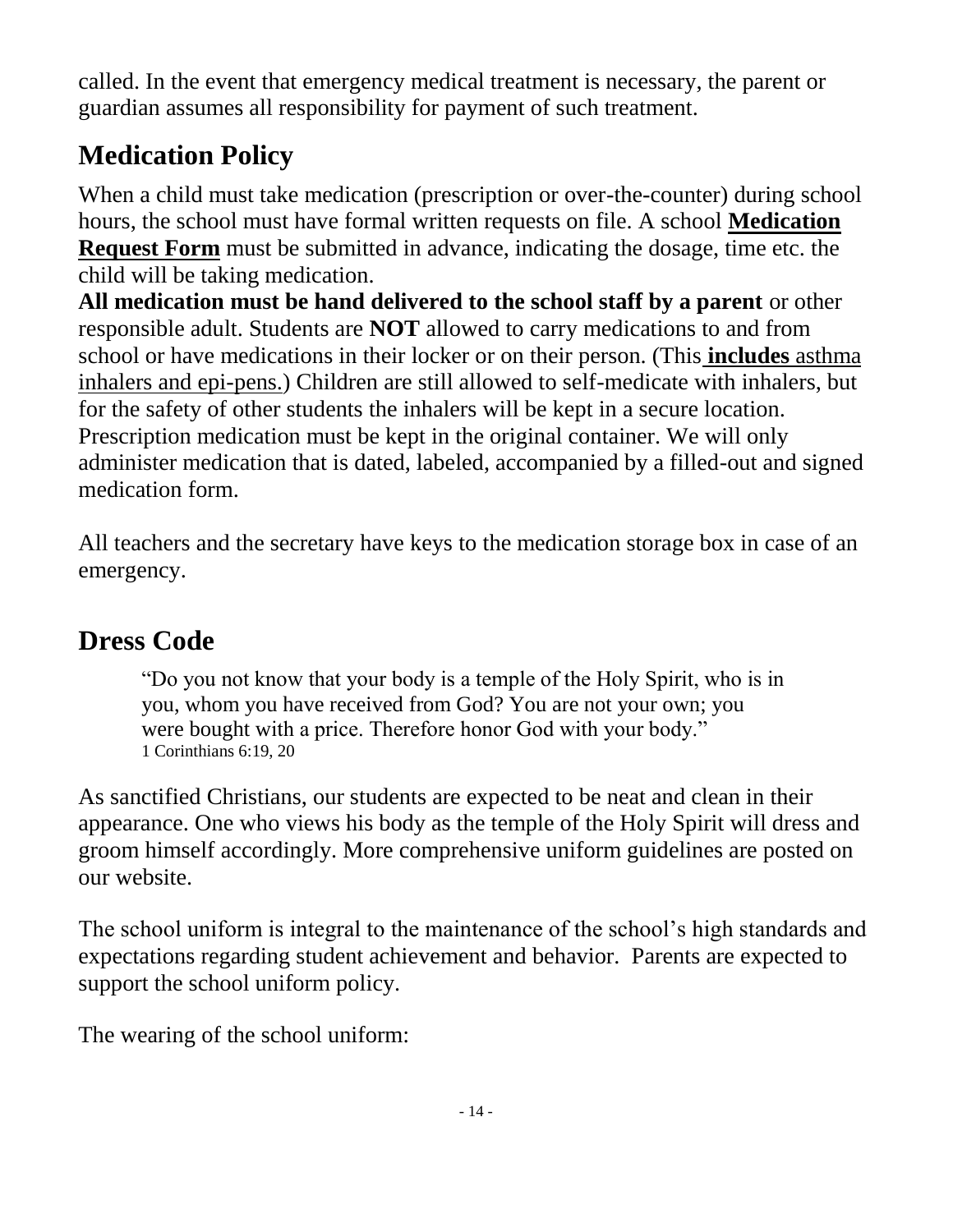· Builds a sense of community and ownership in the student body, ensuring pride in the school as well as forming a lasting impression of the school in the wider community.

- · Builds students' self-esteem and confidence.
- · Provides a clear identification of students within the school and community.
- Is a very economical and sensible way to dress students for school.
- · Eliminates the opportunities for bullying based on clothes brands or styles.

Students who violate the school dress code will receive a written violation. If a student accumulates three violations, they will not be allowed to participate in their next dress down Friday. Parents should speak with the Principal with any questions regarding the dress code.

#### **The full-dress code can be found on the school's website- www.popslc.org**

#### **School and Church Property**

All buildings, equipment, textbooks, desks, and materials are to be treated with respect and properly used. Damaged or lost property will be compensated for by the parents. Compensation will be replacement cost of the item. Book fines may be assessed at the end of the school year for books that receive excessive wear.

The school and church property are always under surveillance. Incidents may be reviewed by school personnel if the need arises.

#### <span id="page-14-0"></span>**Extracurriculars**

Presently, Prince of Peace is able to offer basketball and volleyball.

To be eligible\* for any school sport, a student must have a grade of C or better in every class. To help keep continuity for the team and coach, as well as encourage academic excellence, a child will be permitted one time of ineligibility within a given season. Once the second time a child is declared ineligible in a given season, the child will be unable to continue with practices and games. The Principal and athletic director may exercise discretion in specific cases.

<span id="page-14-1"></span>\*Eligible means that the child may practice with the team and play in games.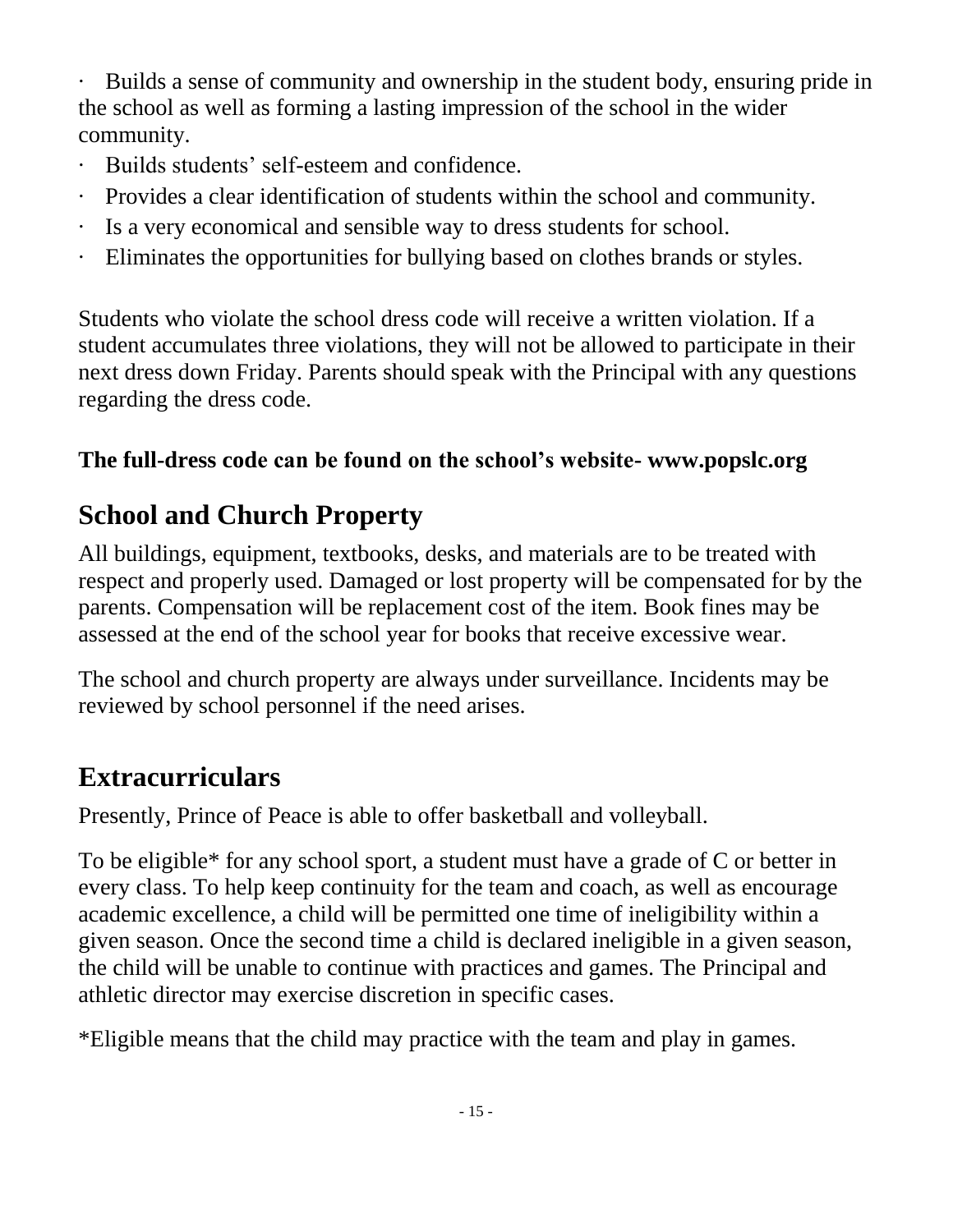# **Daily Routine**

The school day begins at 8:30AM for all children. Students should arrive by 8:25AM if possible. Dismissal for ½ day Kindergarten is 11:50AM. Dismissal for all-day Kindergarten and grades 1-8 is at 3:30PM.

Children should arrive at school no earlier than 8:10AM unless utilizing our AM extended care program. Parents should pick up their children from school within fourteen minutes of dismissal time. After- school supervision (called Extended Care) is available at a rate of \$4.20/hr. (increments of less than 1 hr. will be prorated).

# <span id="page-15-0"></span>**Extended Care**

Extended care is offered from 7:10-8:10AM and 3:45-5:30PM every day the school is open. Extended Care is a different fee than regular tuition. Extended Care is billed at \$4.20/hr. Prince of Peace no longer offers Extended Care during the school day for Kindergarten and Preschool students. There are now full-day options for Kindergarten and Preschool.

Due to cost of processing fee, the financial secretary will "roll-over" any extended care fee that is less than \$5.00 to the next month's payment. This will apply to all months unless it is the last payment month of the school year.

#### **Lunches**

Our school does not offer a daily lunch program. Throughout the week, grades 1-8 are to bring lunch from home. Microwaves are available for lunches that need to be heated.

If a child forgets a lunch, there is a \$6.00 charge added to the extended care bill for providing a lunch.

# <span id="page-15-1"></span>**Food Brought From Home**

<span id="page-15-2"></span>For the general health and safety of our children as well as for those children with food allergies, we are now requiring that all food intended to be handed out at school be purchased from a store. This includes food brought for birthdays, Christmas parties, Valentine's etc.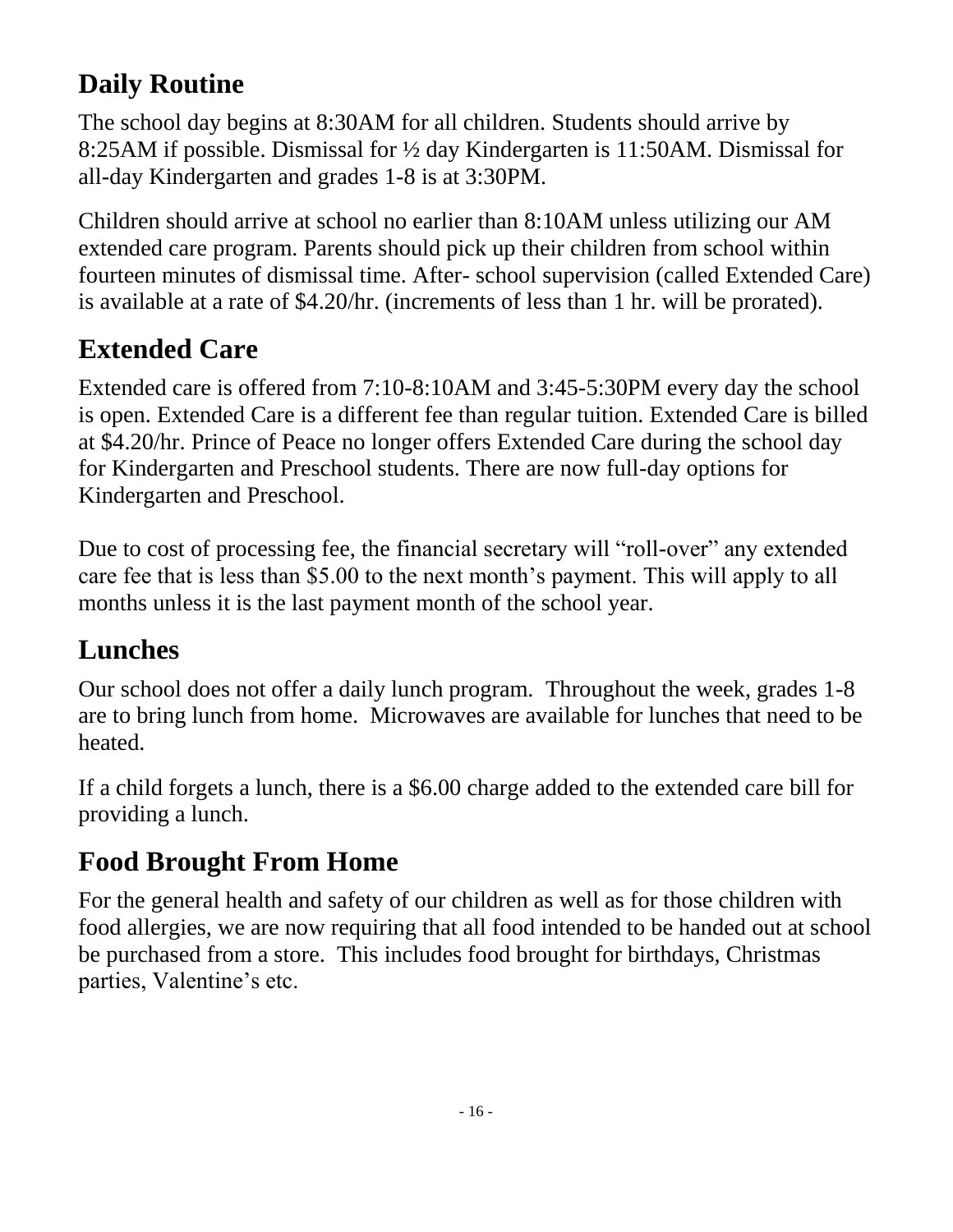## **Communicable Diseases**

We are required to consider the health and safety of all of the children in our care. School staff may request a doctor's clearance before allowing a child back into the classroom. If your child is unable to participate in normal daily routines such as playing, doing school work, eating snack or lunch, and going outside, it is best to keep them home.

If your child is sent home with a fever, or has vomited, he must be free of these symptoms for 24 hours before he may return. This must be without the aid of a fever reducer, like Tylenol. The 24 hour period begins when the fever has broken and remains in a normal range. This means the child may be absent from school the next day.

For your child's well-being along with the well-being of the healthy children and teachers at the school and their families, the following are reasons for not bringing your child to school:

- If your child has a fever
- If your child is irritable, continuously crying or requires more attention than we can provide without impacting the health, safety or well-being of other children in our care
- Discharge from the eye, itchy watery eyes, or redness of the eye (Pinkeye or conjunctivitis)
- Severe coughing
- Vomiting
- Diarrhea
- Chicken Pox
- Head Lice
- Headaches or earaches
- Sore throat
- Strep throat (child needs to be on antibiotics for 24 hours before they are not contagious)
- Unusual rashes or sores
- Fifth's Disease
- Hand Foot and Mouth Disease
- Bronchitis, Pneumonia, Whooping Cough, RSV, or difficulty breathing,
- Any other contagious disease (Please ask your doctor when your child may return to school.)

We understand children are active and get scrapes and cuts. However, wounds that are bleeding or weeping need to be covered with a band-aid or other type of wound dressing.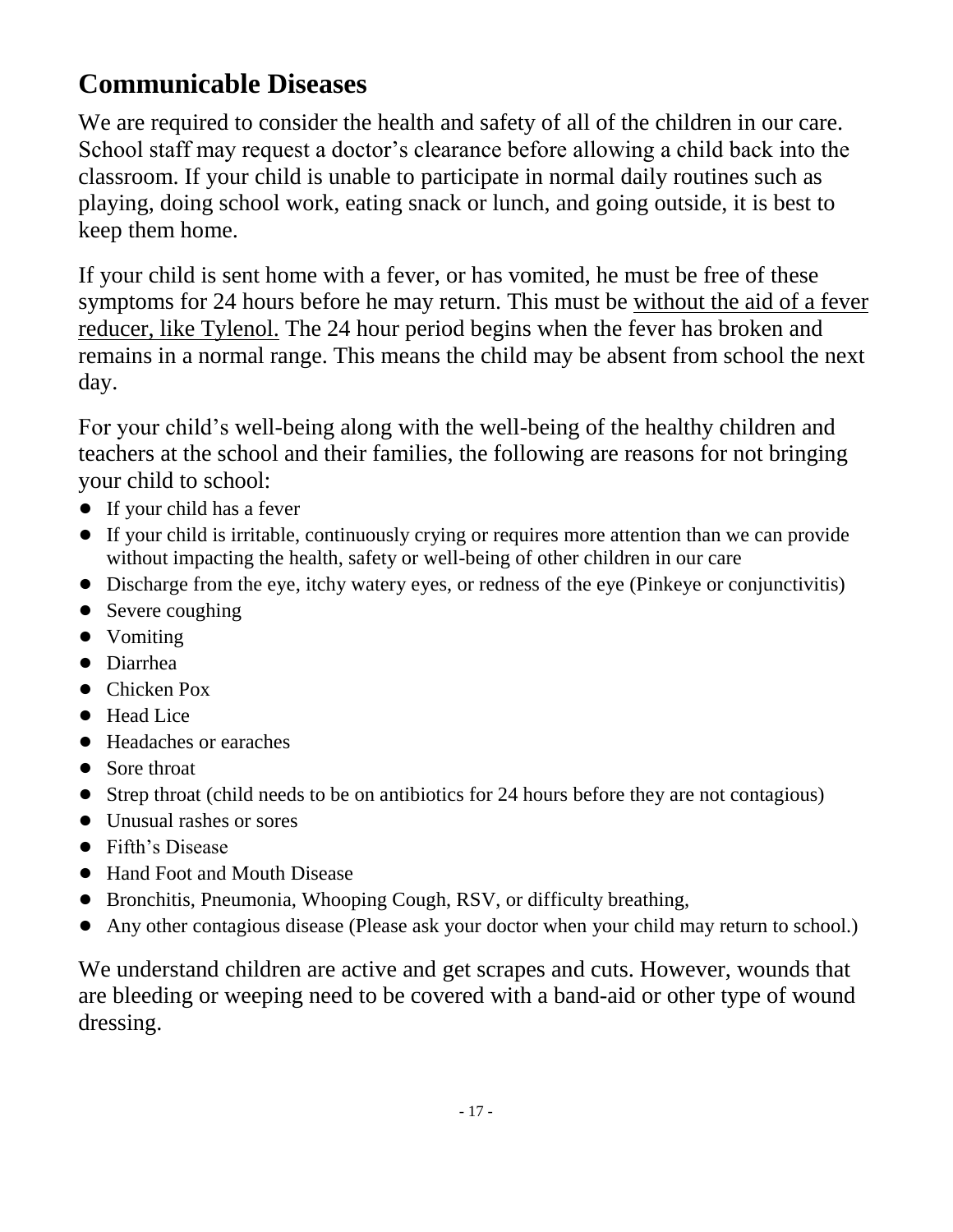We will call you to pick up your child if they are sick. Please do everything in your power to pick them up from school as soon as possible.

# <span id="page-17-0"></span>**Emergency School Closings**

If weather conditions are such that you think school could be closed, please visit our website [www.popslc.org](http://www.popslc.org/) and there will be a clear message indicating if school is canceled. If school needs to be closed during the process of the day, the school will attempt to notify parents by phone, email, text etc. **Please make sure to keep contact information up-to-date with the school secretary.**

# <span id="page-17-1"></span>**Transportation**

Transportation to and from school is not provided. However, car pools have been utilized by school families in the past. If you would like to know if a school family lives close enough to you for a carpool, please see the Principal.

## <span id="page-17-2"></span>**Parking Lot Safety**

To avoid any incidents in our parking lot, please see the parking lot procedure handout for more information.

#### <span id="page-17-3"></span>**Grades and Report Cards**

The pupil's academic and behavioral progress is reported through the use of Gradelink. Each parent will be provided a user name and password to log into Gradelink. Please see the Principal if you have been locked out of your account, or if you forgot your credentials. As well as being available on Gradelink, quarter report cards will be distributed four times each year for all students.

#### <span id="page-17-4"></span>**Parent - Teacher Conferences**

<span id="page-17-5"></span>Parent-teacher conferences are conducted twice a year. At these conferences, teachers and parents are given the opportunity to discuss each child's progress. These consultations are held at the end of the first and third quarter. The first quarter meeting is mandatory. Parents should feel free to request additional conferences at any time. Parents are encouraged to visit the classroom during the school day. Parents who wish to visit the classroom should notify the Principal and their child's teacher of their intent at least one day in advance.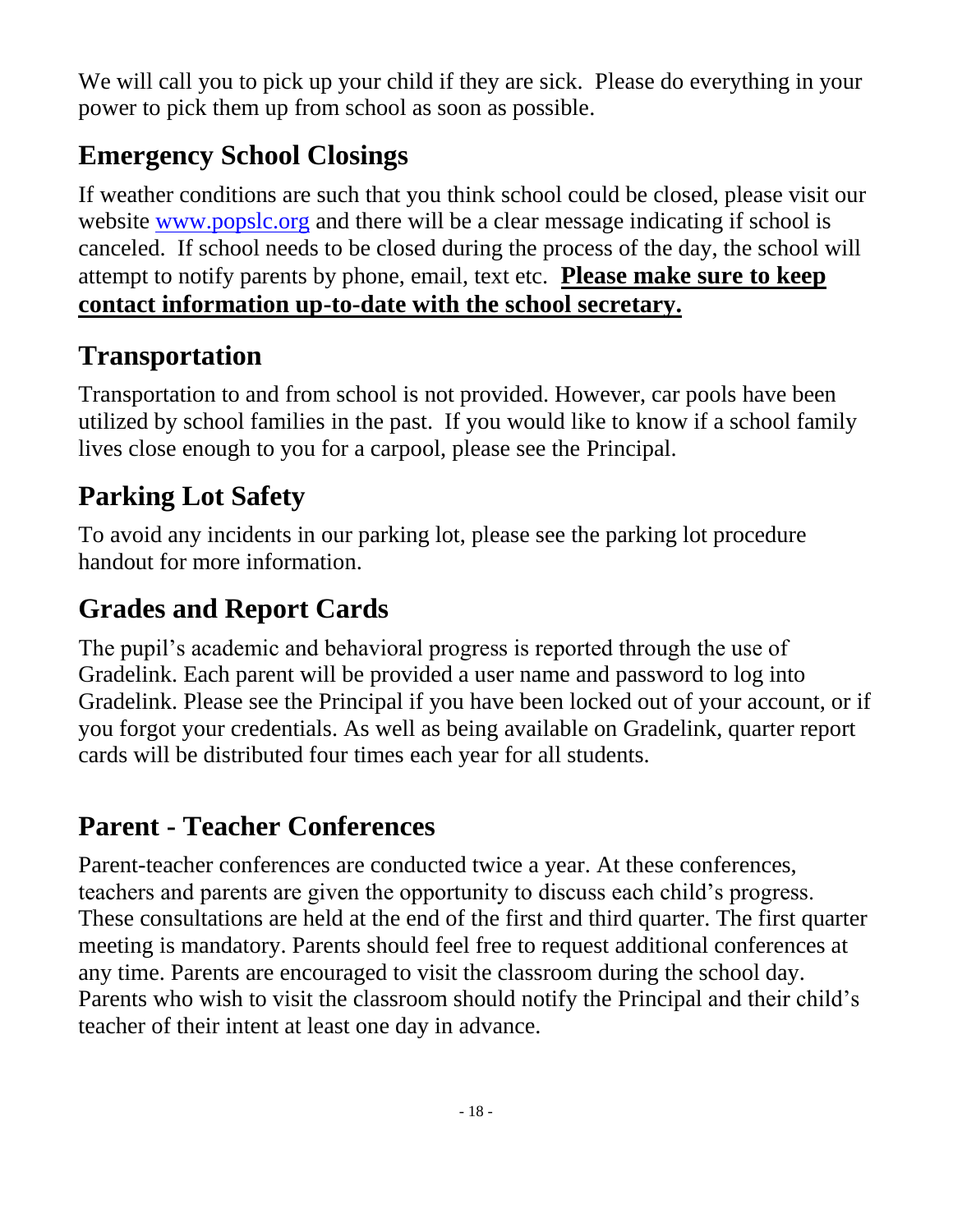#### **Standardized Testing**

In order to help evaluate the progress of students, Prince of Peace Evangelical Lutheran School participates annually in a national standardized testing program. Results of these tests are available after the testing and upon request.

#### **Search and Seizure/Drugs/Weapons**

Students and parents should not have an expectation of privacy when using school desks and lockers. These items are provided to assist the student in the storage of school related items only. Both lockers and desks are subject to search by school/ church staff at any time.

The use and possession of cigarettes, cigars, alcohol etc. is strictly prohibited on school grounds and school functions. If a student is found to possess such items (have in backpack, coat, etc.) the child's parents will immediately be notified to pick their child up from school. A mandatory 2 day out-of-school suspension will be enforced with admittance only upon meeting with the Principal and under special circumstances, the School Board.

The possession of weapons such as knives and guns is also prohibited. The consequences that apply to drugs also apply to weapon possession.

In either case, whether a student is found in possession of prohibited drugs or weapons, the Principal and School Board have sole discretion when it comes to administering consequences.

#### <span id="page-18-0"></span>**Electronic Devices**

To assist the children in social skills and physical fitness, the use of electronic devices such as iPods, Game Boys, Nintendo DS etc. are not permitted to be used during school hours. If brought to school, they are to be stored in a safe place and may only be used once school has been dismissed. Under special circumstances, a teacher may allow for such devices.

#### <span id="page-18-1"></span>**Phone Usage**

Although parents may permit cell phones to maintain contact with children, they have the potential to cause disruption in a school setting. To avoid disturbances caused by texting or surfing the web etc., cell phones that come to school must be given to the teacher for the duration of the day. Upon being excused for the day, the child may have the phone back. In extreme circumstances, a phone may be allowed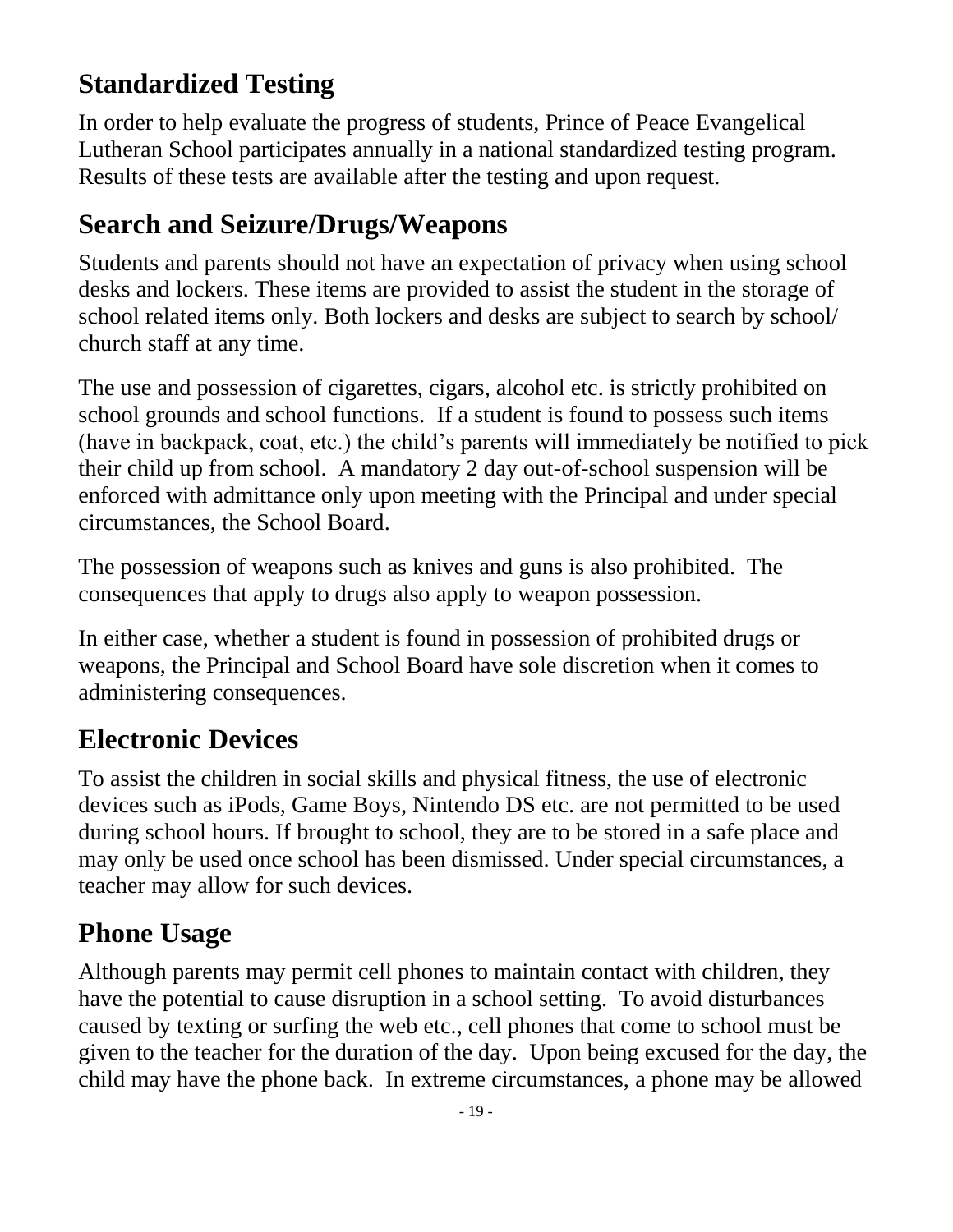to stay in the possession of the student if there is a note from home explaining the need to have the phone. If the teacher senses an abuse of this privilege, the exception can be revoked. In general, please dial the school phone if you need to communicate with your child during the school day. (801-747-0102 or 801-261- 3808)

Children needing to call home will be required to go to the school office so the secretary may dial the phone for the child.

#### <span id="page-19-0"></span>**Curriculum (Kindergarten - 8th Grade)**

The following subjects are taught at our school:

- Bible History K-8
- Reading K-8
- $\bullet$  ELA K-8
- Physical Education K-8
- Catechism 5-8
- Mathematics K-8
- Phonics K-3
- Social Studies K-8
- $\bullet$  Art K-8
- Hymnology K-8
- Spelling 1-8
- Science K-8
- Keyboarding 4-8
- Music K-8
- Hand Chimes and/or Jr. Choir 3-8 \*All students in grades 3-8 participate in 1 or both of these music options\*

#### <span id="page-19-1"></span>**Specialized Educational Services**

The public school system has worked with some of our students in the past. If you have concerns, please speak with your child's classroom teacher and ask about what can be done to obtain additional help.

# <span id="page-19-2"></span>**Singing for Worship Services**

Singing is one of the most beautiful ways of expressing our faith and worshipping our God. Therefore, the children of our school are often invited to sing in the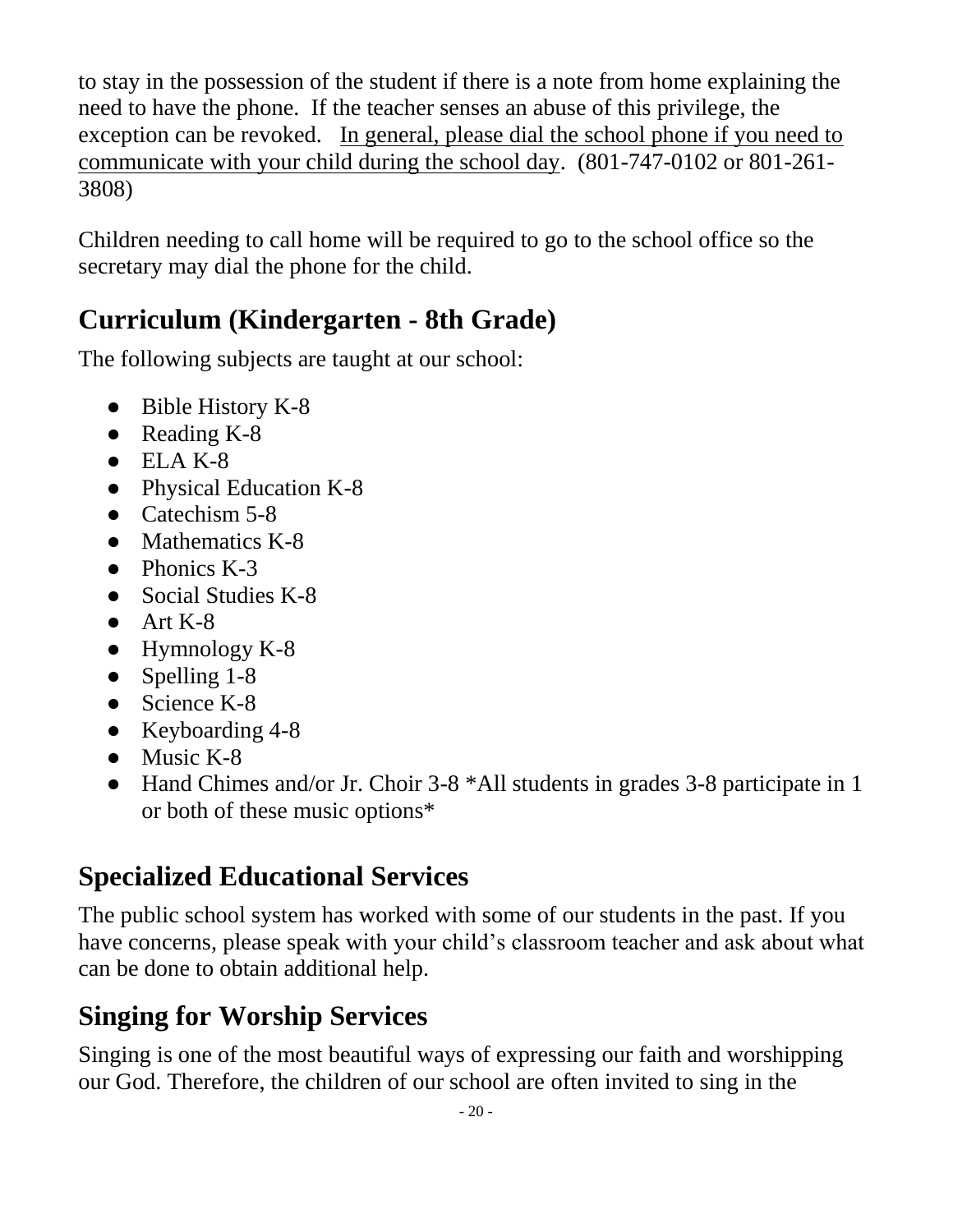worship services of our church, and occasionally at other WELS/ELS churches. At the beginning of each school year a calendar will be distributed to inform all school parents of the worship services at which their children will be singing. This singing is considered an integral part of the school's music curriculum, and all children are encouraged to participate.

# <span id="page-20-0"></span>**Immunization Requirements**

Immunization records must be kept up-to-date in each child's permanent file. Failure to have your child up to date with immunization records will result in your child being kept out of school until the records are up to date. Speak with the office or the Principal with any questions about immunizations.

# <span id="page-20-1"></span>**Home/School Cooperation**

Prince of Peace Lutheran School is an extension of the home and an aid to parents in bringing up their children in the training and instruction of the Lord. It is vitally important for home and school to cooperate to the fullest extent. That is why we welcome and encourage comments from our parents on the educational development of their children.

The following are ways in which parents can assist their children and the school:

- 1. Attend church services regularly with your children.
- 2. Have family devotions and table prayers.
- 3. Let the Word of God be the primary guide for your family in all phases of daily living and conduct.
- 4. Exercise Christian discipline at home and support the Christian discipline that is administered at school.
- *5.* Project to your children a positive attitude toward Christian education and learning.
- 6. Refrain from being critical of school procedures and school personnel in front of your children.
- 7. See that your children are prompt in attendance at school.
- 8. Encourage your children to get sufficient hours of rest and sleep.
- 9. Provide well-balanced meals for your children. Don't forget that breakfast before school is very important!
- 10. Send your children to school with the necessary clothing and footwear for the day's weather.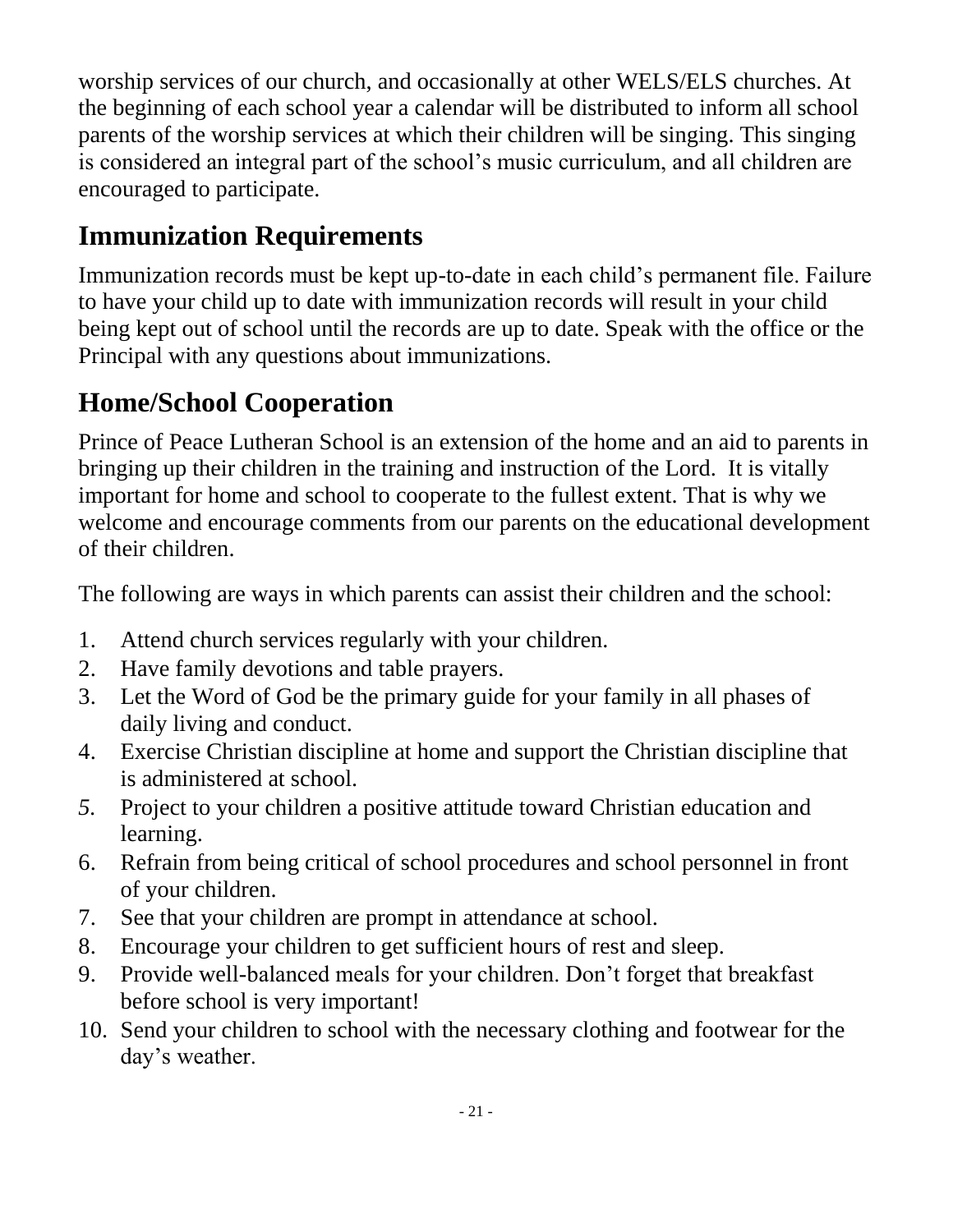- 11. Encourage your children to play games suitable for their age and skill. Enjoy games with your children.
- 12. Take time to talk to your children and make a real effort to listen to what they are saying.
- 13. Read to your children each day. Children are never too old to enjoy good literature.
- 14. Teach your children the importance of being considerate and courteous to others.
- 15*.* Teach your children to respect authority.

# <span id="page-21-0"></span>**Service Hours**

As with any school, public or private, parental participation is beneficial to maintaining the quality of the overall institution and educational atmosphere. Staying consistent with our school's mission statement, "Prince of Peace Lutheran School strives to partner with parents in creating and training lifelong disciples for Christ while providing an exceptional education," we are asking that families volunteer their talents throughout this journey. During the 2019-2020 school year, Prince of Peace will be requiring that each Kindergarten-8<sup>th</sup> grade family participate in 10 service hours. Service hours help us maintain our facilities and gives our parents the opportunity to utilize some of their various gifts and talents while having a positive influence on all our children's educations.

Included in the school packet is an agreement to be signed by parents, students, and teachers. Parental involvement includes becoming invested in our school facilities and children's education through volunteer activities. A charge of \$25.00 per hour will be assessed for any hours, less than 10, not completed in the school year. A list of potential opportunities is available in the school office. There are even ways to buy your service hours by purchasing SCRIP from the school office. You are encouraged to speak with your child's teacher about some of the gifts and talents you may possess. If you have any concerns or questions, please contact any member of our School Board or faculty and they will be happy to help.